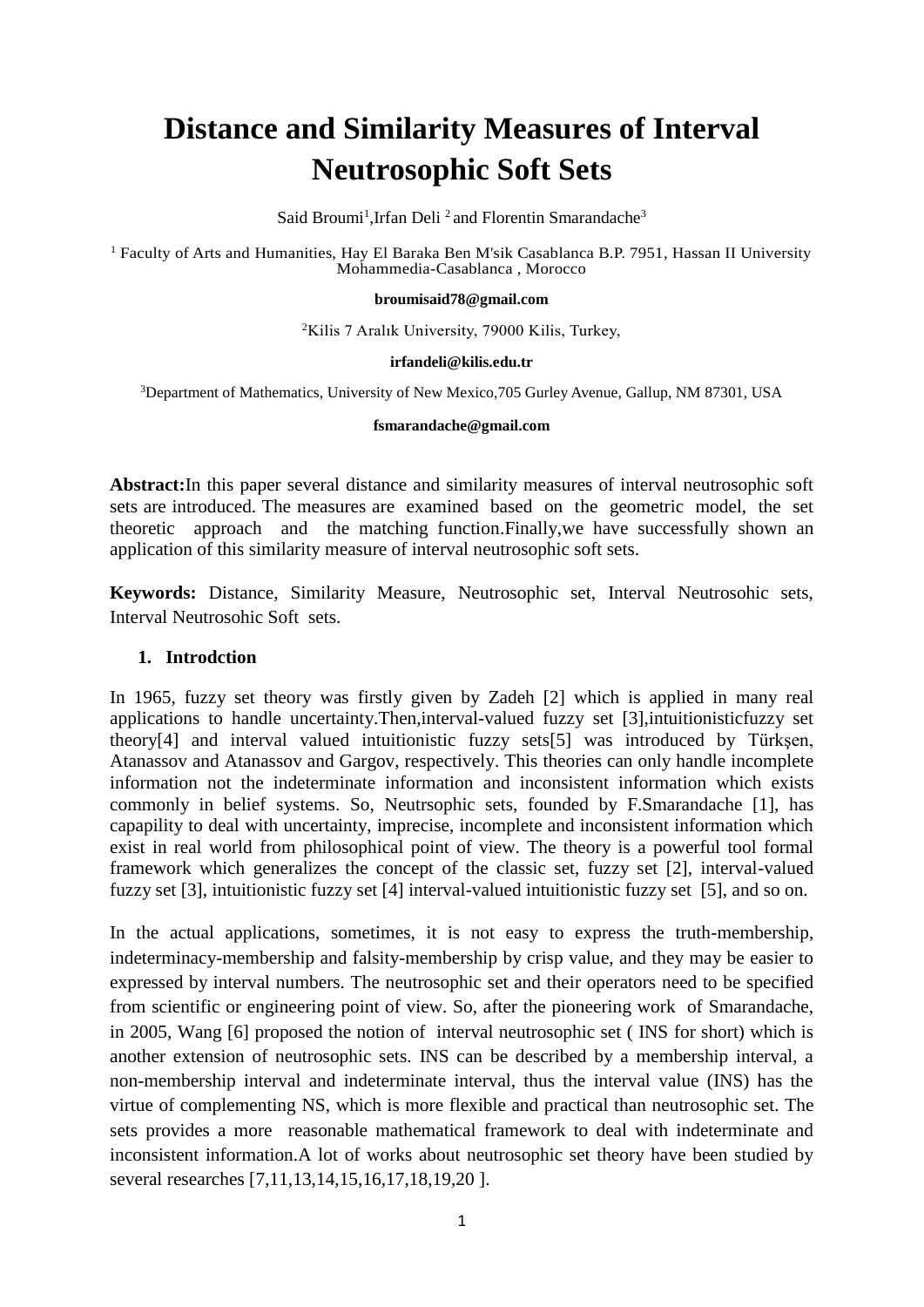In 1999, soft theory was introduced byMolodtsov[45] as a completely new mathematical toolfor modeling uncertainties. After Molodsov, based on the several operations on softsets introduced in [33,34,35,36,46],some more properties and algebra may be found in [32,34]. We can found some new conceptc ombined with fuzzy set in [28,29,37,39,42], interval-valued fuzzy set in [38], intuitionistic fuzzy set in [50], rough set in [43,47], interval-valued intuitionistic fuzzy set in [45], neutrosophic set in [8,9,27], interval neutrosophic set [31].

Also in some problems it is often needed to compare two sets such as fuzzy, soft, neutrosophic etc. Therefore, some researchers has studied of similarity measurement between fuzzysets in [24,48], interval valued fuzzy in [48], neutrosophic set in [23,26], interval neutrosophic set in [10,12].Recently similarity measure of softsets [40,49], intuitionistic fuzzy soft sets [30]was studied. Similarity measure between two sets such as fuzzy, soft has been defined by many authors which are based on both distances and matching function. The significant differences between similarity measure based on matching function and similarity measure based on distance is that if intersection of the two sets equals empty, then between similarity measure based on matching function the two sets is zero in but similarity measure based on distance may not be equal to zero. Distance-based measures are also popular because it is easier to calculate the intermediate distance between two fuzzy sets or soft sets. It's mentioned in [40]. In this paper several distance and similarity measures of interval neutrosophic soft sets are introduced. The measures are examined based on the geometric model, the set-theoretic approach and the matching function. Finally, we give an application for similarity measures of interval neutrosophic soft sets

## **2. Prelimiairies**

This section gives a brief overview of concepts of neutrosophic set [1], and interval valued neutrosophic set [6], soft set [41],neutrosophic soft set [27] and interval valued neutrosophic soft set [31]. More detailed explanations related to this subsection may be found in [8,9,27,31,36].

## **Definition 2.1[ 1]Neutrosophic Sets**

Let  $X$  be an universe of discourse, with a generic element in  $X$  denoted by  $x$ , the

neutrosophic (NS) set is an object having the form

A = {< x: T<sub>A</sub>(x), I<sub>A</sub>(x), F<sub>A</sub>(x)>,x ∈X}, where the functions T, I, F : X→ ]<sup>-0</sup>, 1<sup>+</sup>[ define respectively the degree of membership (or Truth) , the degree of indeterminacy, and the degree of non-membership (or Falsehood) of the element  $x \in X$  to the set A with the condition.

$$
T_0 \le T_A(x) + I_A(x) + F_A(x) \le 3^+.
$$
 (1)

From philosophical point of view, the neutrosophic set takes the value from real standard or non-standard subsets of ]<sup>−</sup>0, 1<sup>+</sup>[. So instead of ] −0, 1<sup>+</sup>[ we need to take the interval [0, 1] for technical applications, because ]<sup>−</sup>0, 1<sup>+</sup>[ will be difficult to apply in the real applications such as in scientific and engineering problems.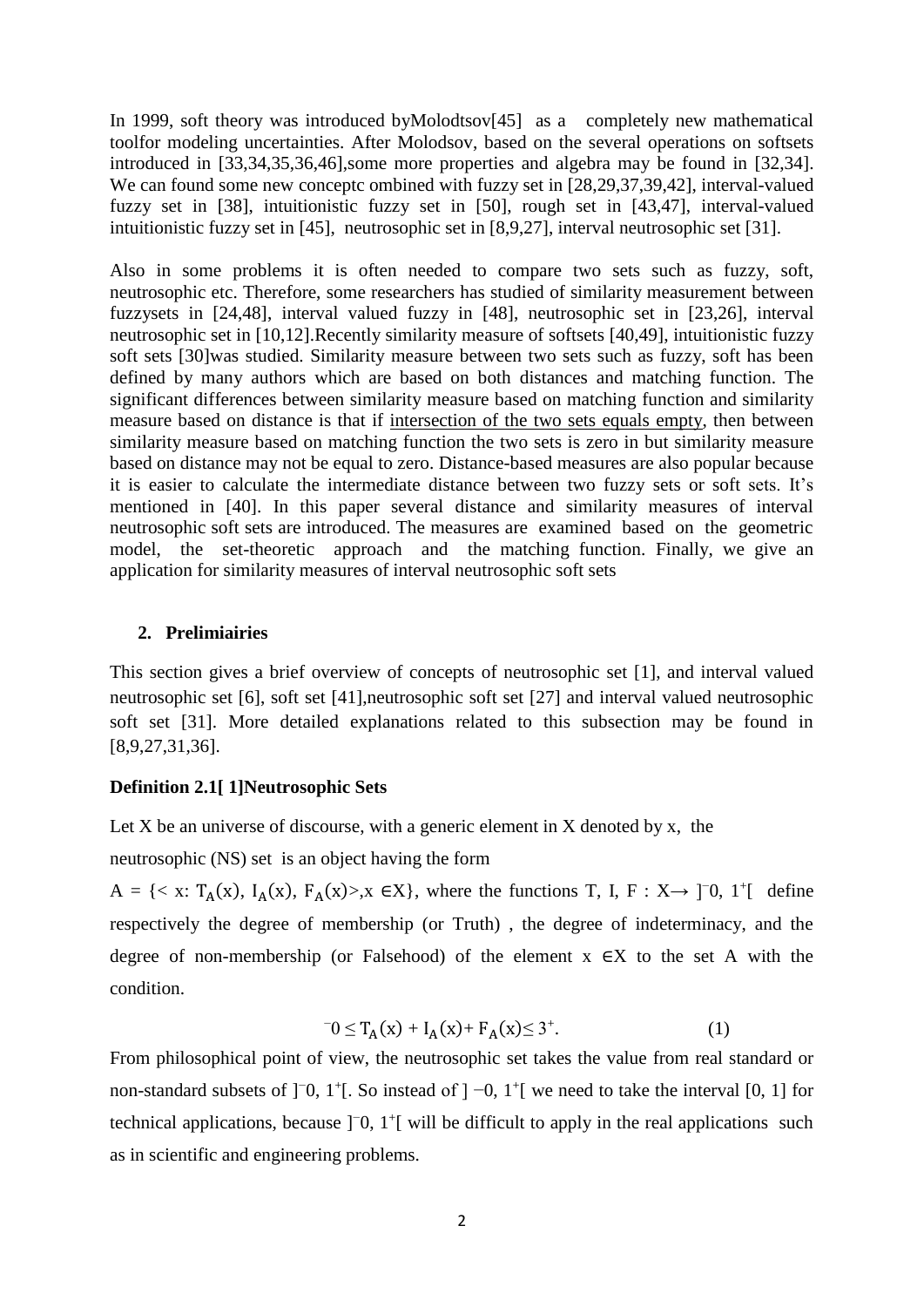For two NS , $A_{NS} = \{ \langle x, T_A(x), I_A(x), F_A(x) \rangle \mid x \in X \}$  (2)

And  $B_{NS} = \{ \langle x, T_B(x), I_B(x), F_B(x) \rangle \mid x \in X \}$  the two relations are defined as follows:

$$
(1)A_{NS} \subseteq B_{NS}
$$
 if and only if  $T_A(x) \le T_B(x)$ ,  $I_A(x) \ge I_B(x)$ ,  $F_A(x) \ge F_B(x)$ 

 $(2) A_{NS} = B_{NS}$  if and only if,  $T_A(x) = T_B(x)$ ,  $I_A(x) = I_B(x)$ ,  $F_A(x) = F_B(x)$ 

#### **Definition 2.2 [6] Interval Valued Neutrosophic Sets**

Let X be a universe of discourse, with generic element in X denoted by x. An interval valued neutrosophic set (for short IVNS) A in X is characterized by truth-membership function  $T_A(x)$ , indeteminacy-membership function  $I_A(x)$  and falsity-membership function  $F_A(x)$ . For each point x in X, we have that  $T_A(x)$ ,  $I_A(x)$ ,  $F_A(x) \in [0,1]$ .

For two IVNS ,  $A_{IVNS} = \{ \langle x, [\text{T}_A^L(x), \text{T}_A^U(x)] , [\text{I}_A^L(x), \text{I}_A^U(x)] , [\text{F}_A^L(x), \text{F}_A^U(x)] \rangle \mid x \in X \}$  (3)

And  $B_{IVNS} = \{ \langle x, [\text{T}_B^L(x), \text{T}_B^U(x)] , [\text{I}_B^L(x), \text{I}_B^U(x)] , [\text{F}_B^L(x), \text{F}_B^U(x)] \rangle \mid x \in X \}$  the two relations are defined as follows:

 $(1)A_{IVNS} \subseteq B_{IVNS}$  if and only if  $T_A^L(x) \le T_B^L(x)$ ,  $T_A^U(x) \le T_B^U(x)$ ,  $I_A^L(x) \ge I_B^L(x)$ ,  $I_A^U(x) \ge I_B^L(x)$  $I_B^U(x)$ ,  $F_A^L(x) \ge F_B^L(x)$ ,  $F_A^U(x) \ge F_B^U(x)$ 

 $(2)A_{IVNS} = B_{IVNS}$  if and only if,  $T_A^L(x_i) = T_B^L(x_i)$   $T_A^U(x_i) = T_B^U(x_i)$   $J_A^L(x_i) = I_B^L(x_i)$ ,  $I_A^U(x_i) = I_B^U(x_i)$ ,  $F_A^L(x_i) = F_B^L(x_i)$  and  $F_A^U(x_i) = F_B^U(x_i)$  for any  $x \in X$ .

The complement of  $A_{IVNS}$  is denoted by  $A_{IVNS}^o$  and is defined by

 $A_{IVNS}^o = \{ \langle x, [F_A^L(x), F_A^U(x)] \rangle, [1 - I_A^U(x), 1 - I_A^L(x)] , [T_A^L(x), T_A^U(x)] | x \in X \}$ 

## **Definition 2.3 [41] Soft Sets**

Let U be an initial universe set and E be a set of parameters. Let  $P(U)$  denotes the power set of U. Consider a nonempty set A,  $A \subseteq E$ . A pair (F, A) is called a soft set over U, where F is a mapping given by F:  $A \rightarrow P$  (U).

It can be written a set of ordered pairs(F, A) = { $(x, F(x))$ :  $x \in A$ }.

As an illustration, let us consider the following example.

**Example 1** Suppose that U is the set of houses under consideration, say  $U = \{h_1, h_2, \ldots, h_5\}$ . Let E be the set of some attributes of such houses, say  $E = \{e_1, e_2, \ldots, e_6\}$ , where  $e_1, e_2, \ldots, e_6$ stand for the attributes "expensive", "beautiful", "wooden", "cheap", "modern", and "in bad repair", respectively.

In this case, to define a soft set means to point out expensive houses, beautiful houses, and so on. For example, the soft set (F,A) that describes the "attractiveness of the houses" in the opinion of a buyer, say Thomas, may be defined like this:

 $A = \{e_1, e_2, e_3, e_4, e_5\};$ 

 $F(e_1) = \{h_2, h_3, h_5\}, F(e_2) = \{h_2, h_4\}, F(e_3) = \{h_1\}, F(e_4) = U, F(e_5) = \{h_3, h_5\}.$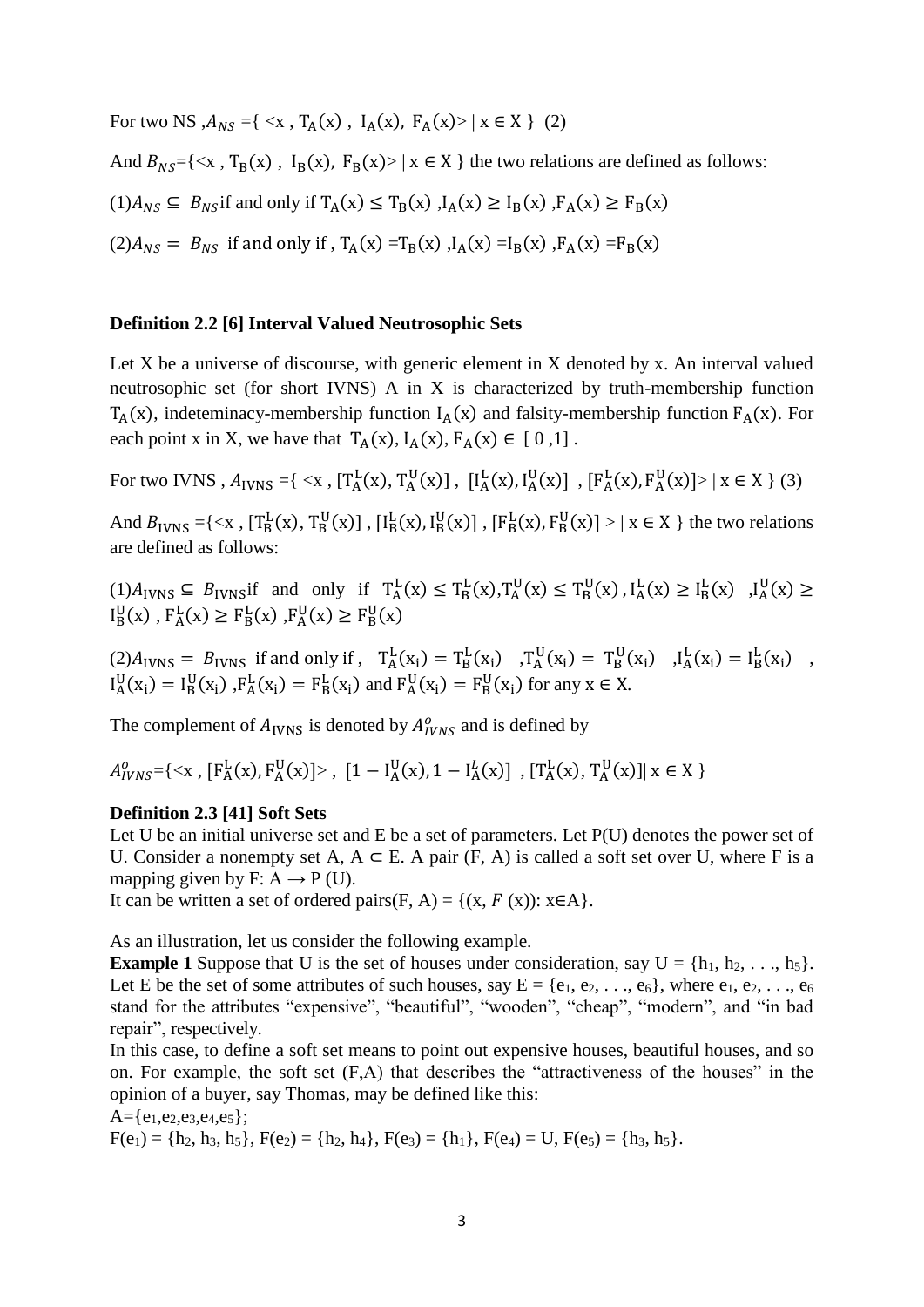## **Definition 2.4 Neutrosophic soft Sets [27 ]**

Let U be an initial universe set and E be a set of parameters. Consider A⊆E. LetN(U) denotes the set of all neutrosophic sets of U. Thecollection (F,A) is termed to be the soft neutrosophic set over Udenoted by N, where F is amappinggiven by  $F : A \rightarrow P(U)$ .

It can be written a set of ordered pairs  $N = \{(x, F(x)) : x \in A\}.$ 

## **Definition 2.5 Interval Valued Neutrosophic Soft Sets [31]**

Let U be an universe set, IVN(U) denotes the set of all interval valued neutrosophic sets of U and  $E$  be a set of parameters that are describe the elements of U. The collection  $(K, E)$  is termed to be the interval valued neutrosophic soft sets (ivn-soft sets)over U denoted byΥ, where K is a mapping given by  $K : E \rightarrow IVN(U)$ .

It can be written a set of ordered pairs

 $Y = \{(x, K(x)) : x \in E\}$ 

Here,  $K$  which is interval valued neutrosophic sets, is called approximate function of the ivnsoft sets Y and  $K(x)$  is called x-approximate value of  $x \in E$ .

Generally, K, L, M,... will be used as an approximate functions of  $\Upsilon$ ,  $\Psi$ ,  $\Omega$ ... respectively.

Note that the sets of all ivn-soft sets over U will be denoted by IVNS(U).

Then a relation form of Y is defined by  $R_K = \{ (r_K(e, u)/(e, u)) : u \in U, e \in E \}$ where

 $r_K: ExU \rightarrow IV$  NS(U) and  $r_K$   $(e_i, u_j) = a_{ij}$  for all  $e_i \in E$  and  $u_j \in U$ .

Here,

- 1. Y is an ivn-soft subset of Ψ, denoted by  $\Upsilon \in \Psi$ , if  $K(e) \subseteq L(e)$  for alle $\in E$ .
- 2. Y is an ivn-soft equals to Ψ, denoted by  $Y = \Psi$ , if K(e)=L(e) for all e $\in E$ .
- 3. The complement of Y is denoted by  $Y^c$ , and is defined by  $Y^c = \{(x, K^o(x)) : x \in E\}$

As an illustration for ivn-soft, let us consider the following example.

**Example 2.**Suppose that U is the set of houses under consideration, say  $U = \{h_1, h_2, h_3\}$ . Let E be the set of some attributes of such houses, say  $E = \{e_1, e_2, e_3, e_4\}$ , where  $e_1, e_2, \ldots, e_6$  stand for the attributes "expensive", "beautiful", "wooden", "cheap", "modern", and "in bad repair", respectively.

In this case we give an ivn-soft set as;

 $Y = \{ (e_1, \{ \langle h_1, [0.5, 0.6], [0.6, 0.7], [0.3, 0.4] \rangle, \langle h_2, [0.5, 0.6], [0.6, 0.7], [0.3, 0.4] \rangle, \}$ 

 $\langle h_3, [0.5, 0.6], [0.6, 0.7], [0.3, 0.4] \rangle \}$ , $(e_2, \{ \langle h_1, [0.2, 0.3], [0.5, 0.6], [0.3, 0.6] \rangle \}$ 

 $\langle h_2, [0.4, 0.6], [0.2, 0.3], [0.2, 0.3] \rangle, \langle h_3, [0.5, 0.6], [0.6, 0.7], [0.3, 0.4] \rangle \}$ 

 $(e_3, \{$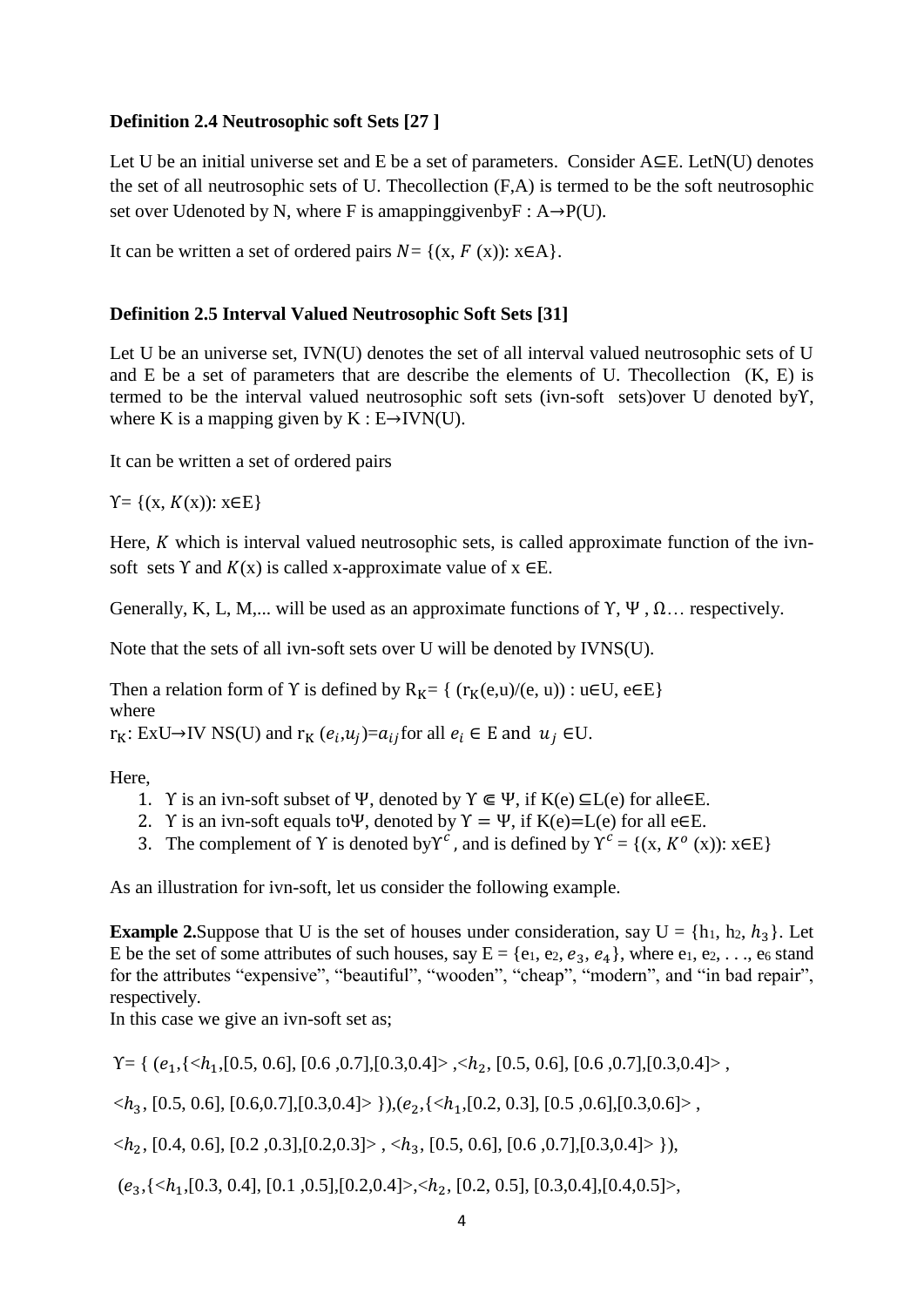$\langle h_3, [0.5, 0.6], [0.6, 0.7], [0.3, 0.4] \rangle \}, (e_4, \{ \langle h_1, [0.4, 0.6], [0.3, 0.5], [0.3, 0.4] \rangle,$  $\langle h_2, [0.4, 0.6], [0.2, 0.3], [0.2, 0.3] \rangle, \langle h_3, [0.3, 0.4], [0.2, 0.7], [0.1, 0.4] \rangle)$ 

## **Definition 2.6 (***Distance axioms)*

Let E be a set of parameters. Suppose that  $Y = \langle K, E \rangle$ ,  $\Psi = \langle L, E \rangle$  and  $\Omega = \langle M, E \rangle$ ; are three ivn-soft sets in universe U. Assume d is a mapping,

d :IVNS(U) x IVNS(U)  $\rightarrow$  [0, 1]. If d satisfies the following properties ((1)-(4)) :

(1) d ( $\Upsilon$ , Ψ)  $\geq$  0;

(2) d ( $Y$ ,  $\Psi$ ) = d ( $\Psi$ ,  $Y$ );

(3) d ( $\Upsilon$ ,  $\Psi$ ) = 0 iff  $\Psi$  =  $\Upsilon$ ;

(4) d ( $Y, \Psi$ ) + d ( $\Psi, \Omega$ )  $\geq$  d ( $Y, \Omega$ ).

Hence  $d(Y, \Psi)$  is called a distance measure between ivn-soft sets  $Y$  and  $\Psi$ .

## **Definition 2.7(***similarity axioms)*

A real function S: INS(U) x INS(U)  $\rightarrow$  [0, 1] is named a similarity measure between two ivnsoft set  $Y=(K,E)$  and  $\Psi=(M,E)$  if S satisfies all the following properties:

(1)  $S(Y, \Psi) \in [0, 1];$ 

(2)  $S(Y, Y)=S(\Psi, \Psi) = 1;$ 

(3)  $S(Y, \Psi) = S(\Psi, Y);$ 

(4) S (Y,  $\Omega$ )  $\leq$  S (Y, Ψ) and S (Y,  $\Omega$ )  $\leq$  S (Ψ,  $\Omega$ ) if  $Y \subseteq \Psi \subseteq \Omega$ 

Hence S(Υ,Ψ) is called a similarity measure between ivn-soft setsΥ and Ψ.

For more details on the algebra and operations on interval neutrosophic set and soft set and interval neutrosophic soft set, the reader may refer to [ 5,6,8,9,12, 31,45,52].

## **3. Distance Measure between Interval Valued Neutrosophic Soft Sets**

In this section, we present the definitions of the Hamming and Euclidean distances between ivn-soft sets and the similarity measures between ivn-soft sets based on the distances, which can be used in real scientific and engineering applications.

Based on Hamming distance between two interval neutrosophic set proposed by Ye[12 ] as follow: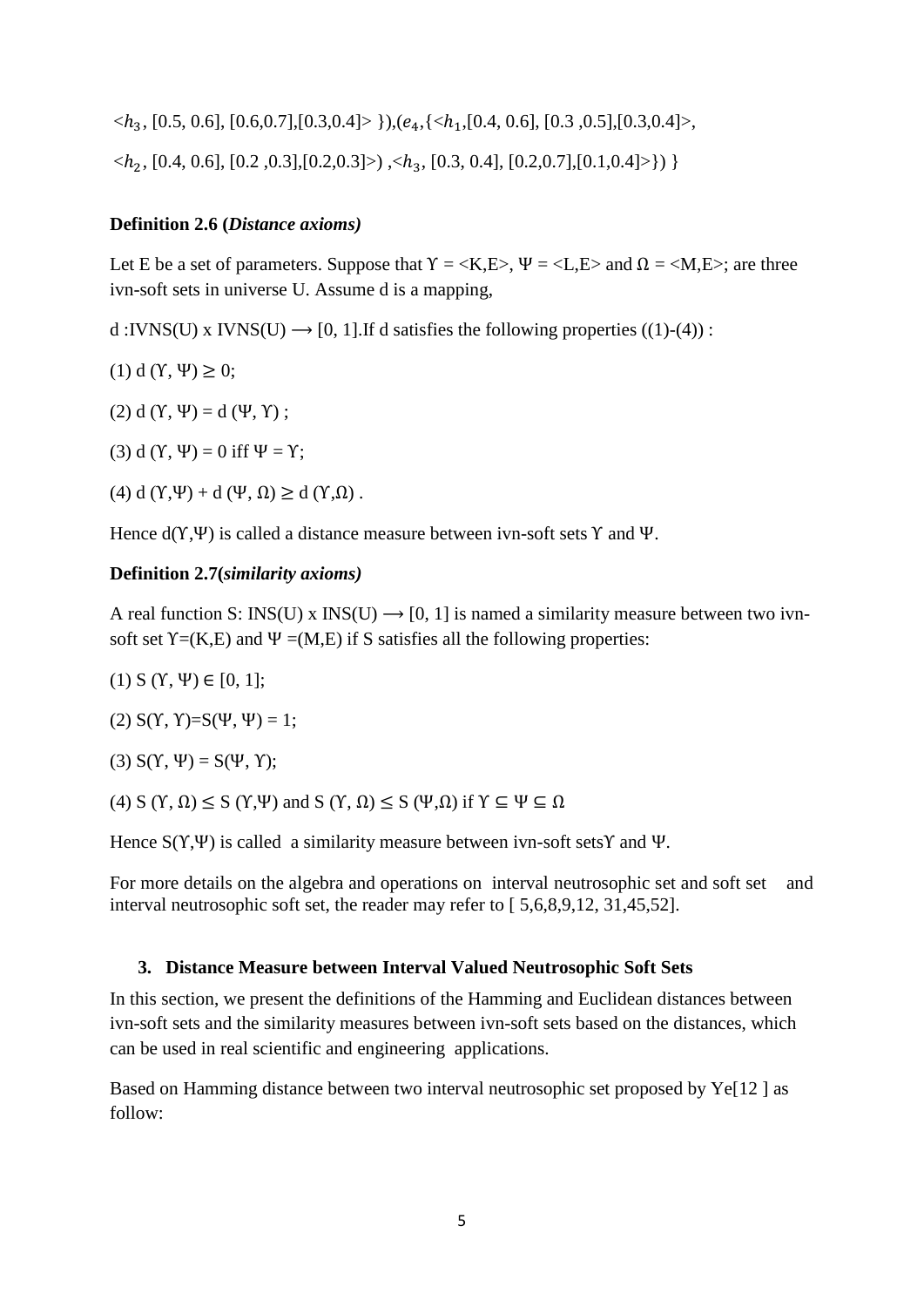D (A,B)=
$$
\frac{1}{6}\sum_{i=1}^{n} [T_A^L(x_i) - T_B^L(x_i)] + [T_A^U(x_i) - T_B^U(x_i)] + [I_A^L(x_i) - I_B^L(x_i)] + [I_A^U(x_i) - I_B^U(x_i)] + [F_A^L(x_i) - F_B^L] + [F_A^L(x_i) - F_B^U(x_i)]]
$$

We extended it to the case of ivn-soft sets as follows:

**Definition 3.1** Let  $Y = (K,E) = [a_{ij}]_{m \times n}$  and  $\Psi = (M,E) = [b_{ij}]_{m \times n}$  be two ivn-soft sets.  $K(e) = \{ \langle x, [\mathcal{T}^{\mathcal{L}}_{K(e)}(x), \mathcal{T}^{\mathcal{U}}_{K(e)}(x) ], [\mathcal{L}^{\mathcal{L}}_{K(e)}(x), \mathcal{L}^{\mathcal{U}}_{K(e)}(x) ], [\mathcal{F}^{\mathcal{L}}_{K(e)}(x), \mathcal{T}^{\mathcal{U}}_{K(e)}(x)] \rangle : x \in X \}$  $M(e) = \{ \langle x, [T_{M(e)}^L(x), T_{M(e)}^U(x)] , [I_{M(e)}^L(x), I_{M(e)}^U(x)] , [F_{M(e)}^L(x), F_{M(e)}^U(x)] \rangle : x \in X \}$ 

Then we define the following distances for  $\Upsilon$  and  $\Psi$ 

(1) The Hamming distance  $d_{IVNSS}^H(Y, \Psi)$ ,

$$
d_{IVNSS}^H(Y, \Psi) = \sum_{j=1}^n \sum_{i=1}^m \frac{\left[|\Delta_{ij}^L \Upsilon| + |\Delta_{ij}^U \Upsilon| + |\Delta_{ij}^U \Upsilon| + |\Delta_{ij}^U \Upsilon| + |\Delta_{ij}^U \F| + |\Delta_{ij}^U \F| \right]}{6}
$$

Where  $\Delta_{ij}^L T = T_{K(e)}^L (x_i) - T_{M(e)}^L (x_i)$ ,  $\Delta_{ij}^U T = T_{K(e)}^U (x_i) - T_{M(e)}^U (x_i)$ ,  $\Delta_{ij}^L I = I_{K(e)}^L (x_i) - I_{M(e)}^L (x_i)$ , $\Delta_{ij}^{U}I=I_{K(e)}^{U}(x_i)-I_{M(e)}^{U}(x_i)$ ,  $\Delta_{ij}^{L}F= F_{K(e)}^{L}(x_i)-F_{M(e)}^{L}(x_i)$  and  $\Delta_{ij}^{U}F= F_{K(e)}^{U}(x_i)-F_{M(e)}^{U}(x_i)$ 

(2) The normalized Hamming distance  $d_{IVNSS}^{nH}(Y, \Psi)$ ,

$$
d_{IVNSS}^{nH}(\Upsilon, \Psi) = \frac{d_{IVNSS}^{H}(\Upsilon, \Psi)}{mn}
$$

(3) The Euclidean distance  $d_{IVNSS}^E(Y, \Psi)$ ,

$$
d_{IVNSS}^{E}(Y, \Psi) = \sqrt{\sum_{j=1}^{n} \sum_{i=1}^{m} \frac{(\Delta_{ij}^{L}T)^{2} + (\Delta_{ij}^{U}T)^{2} + (\Delta_{ij}^{L}I)^{2} + (\Delta_{ij}^{U}I)^{2} + (\Delta_{ij}^{L}F)^{2} + (\Delta_{ij}^{U}F)^{2}}}{6}}
$$

Where  $\Delta_{ij}^L T = T_{K(e)}^L (x_i) - T_{M(e)}^L (x_i)$ ,  $\Delta_{ij}^U T = T_{K(e)}^U (x_i) - T_{M(e)}^U (x_i)$ ,  $\Delta_{ij}^L I = I_{K(e)}^L (x_i) - I_{M(e)}^L (x_i)$ , $\Delta_{ij}^{U}I=I_{K(e)}^{U}(x_i)-I_{M(e)}^{U}(x_i)$ ,  $\Delta_{ij}^{L}F= F_{K(e)}^{L}(x_i)-F_{M(e)}^{L}(x_i)$  and  $\Delta_{ij}^{U}F= F_{K(e)}^{U}(x_i)-F_{M(e)}^{U}(x_i)$ 

(4) The normalized Euclidean distance  $d_{IVNSS}^{nE}(Y, \Psi)$ ,

$$
d_{IVNSS}^{nE}(\Upsilon, \Psi) = \frac{d_{IVNSS}^{E}(\Upsilon, \Psi)}{\sqrt{mn}}
$$

Here, it is clear that the following properties hold:

(1) 
$$
0 \le d_{IVNSS}^H(Y, \Psi) \le m n
$$
 and  $0 \le d_{IVNSS}^{nH}(Y, \Psi) \le 1$ ;  
(2)  $0 \le d_{IVNSS}^E(Y, \Psi) \le \sqrt{mn}$  and  $0 \le d_{IVNSS}^{nE}(Y, \Psi) \le 1$ ;

**Example 3.**Assume that two interval neutrosophic soft sets Υ and Ψ are defined as follows K (e1) =( $\langle x_1, [0.5, 0.6], [0.6, 0.7], [0.3, 0.4] \rangle, \langle x_2, [0.5, 0.6], [0.6, 0.7], [0.3, 0.4] \rangle)$ ,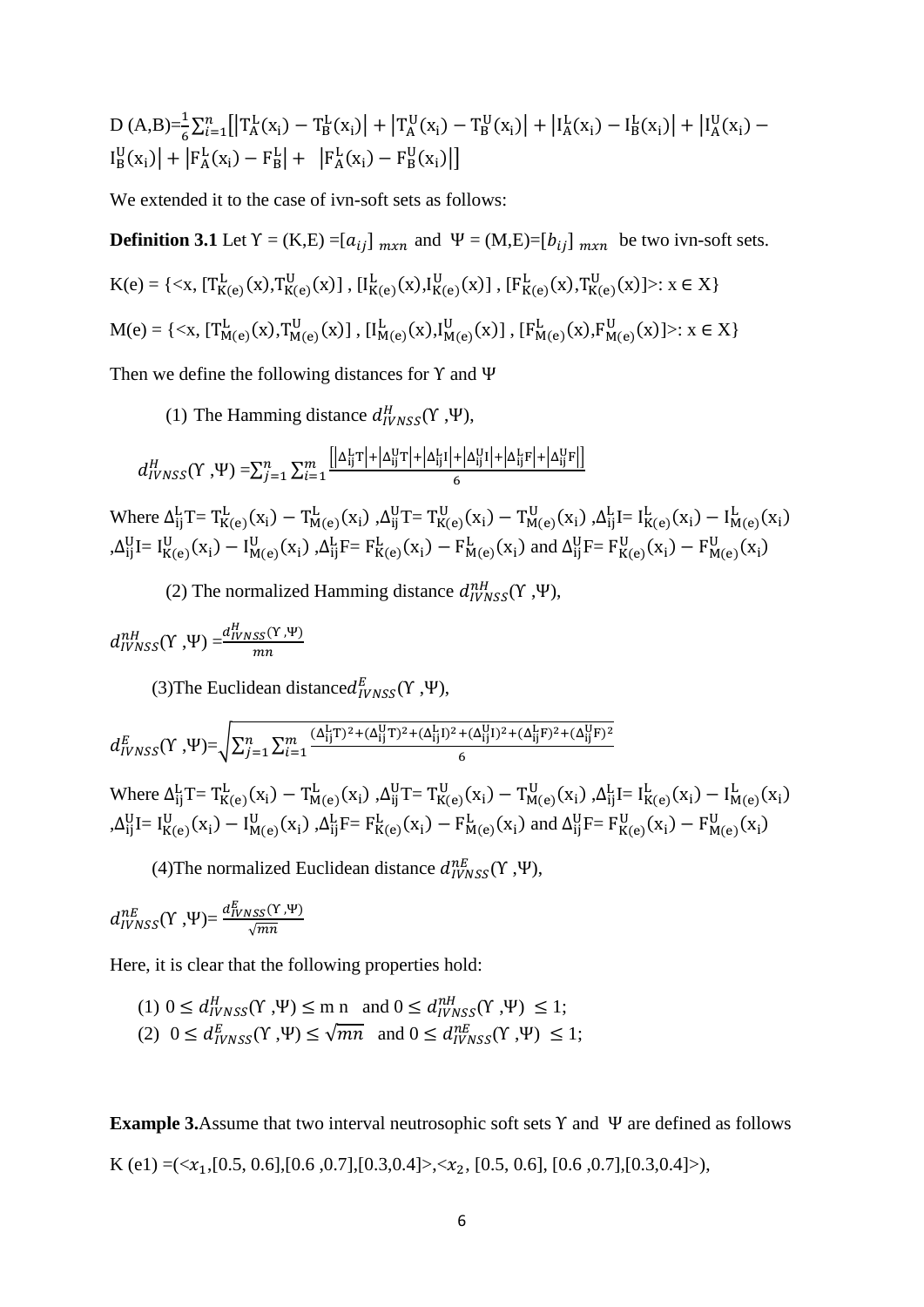K (e2) =  $(\langle x_1, [0.2, 0.3], [0.5, 0.6], [0.3, 0.6] \rangle, \langle x_2, [0.4, 0.6], [0.2, 0.3], [0.2, 0.3] \rangle),$ M (e1) =  $(\langle x_1, [0.3, 0.4], [0.1, 0.5], [0.2, 0.4], \langle x_2, [0.2, 0.5], [0.3, 0.4], [0.4, 0.5] \rangle)$ , M (e2) =  $(\langle x_1, [0.4, 0.6], [0.3, 0.5], [0.3, 0.4], \langle x_2, [0.3, 0.4], [0.2, 0.7], [0.1, 0.4], \rangle)$ ,

$$
d_{IVNSS}^{H}(Y, \Psi) = \sum_{j=1}^{2} \sum_{i=1}^{2} \frac{\left| \left| \Delta_{ij}^{L}T \right| + \left| \Delta_{ij}^{U}T \right| + \left| \Delta_{ij}^{U}I \right| + \left| \Delta_{ij}^{U}F \right| + \left| \Delta_{ij}^{U}F \right| + \left| \Delta_{ij}^{U}F \right| \right|}{6}
$$
\n
$$
= \frac{|0.5 - 0.3| + |0.6 - 0.4| + |0.6 - 0.1| + |0.7 - 0.5| + |0.3 - 0.2| + |0.4 - 0.4|}{6}
$$
\n
$$
+ \frac{|0.5 - 0.2| + |0.6 - 0.5| + |0.6 - 0.3| + |0.7 - 0.4| + |0.3 - 0.4| + |0.4 - 0.5|}{6}
$$
\n
$$
= \frac{|0.2 - 0.4| + |0.3 - 0.6| + |0.5 - 0.3| + |0.6 - 0.5| + |0.3 - 0.3| + |0.6 - 0.4|}{6}
$$
\n
$$
= \frac{|0.4 - 0.3| + |0.6 - 0.4| + |0.2 - 0.2| + |0.3 - 0.7| + |0.2 - 0.1| + |0.3 - 0.4|}{6}
$$

 $d_{IVNSS}^{H}(Y, \Psi) = 0.71$ 

**Theorem 3.2** The functions  $d_{IVNSS}^H(Y, \Psi)$ ,  $d_{IVNSS}^{nH}(Y, \Psi)$ ,  $d_{IVNSS}^E(Y, \Psi)$ ,  $d_{IVNSS}^{nE}(Y, \Psi)$ :  $IVNS(U) \rightarrow R^+$ given by Definition 3.1 respectively are metrics, where  $R^+$  is the set of all non-negative real numbers.

**Proof.** The proof is straightforward.

## **4. Generalized weighted distance measure between two interval valued nutrosophic soft sets.**

Let A and B be two interval neutrosophic sets, then S.Broumi and F.Smarandache<sup>[11]</sup> proposed a generalized interval valued neutrosophic weighted distance measure between A and B as follows:

$$
d_{\lambda}(A, B) = \left\{ \frac{1}{6} \sum_{j=1}^{m} \sum_{i=1}^{n} w_{i} \left[ |T_{A}^{L}(x_{i}) - T_{B}^{L}(x_{i})|^{2} + |T_{A}^{U}(x_{i}) - T_{B}^{U}(x_{i})|^{2} + |I_{A}^{L}(x_{i}) - I_{B}^{L}(x_{i})|^{2} + |I_{A}^{U}(x_{i}) - I_{B}^{U}(x_{i})|^{2} + |F_{A}^{L}(x_{i}) - F_{B}^{L}(x_{i})|^{2} + |F_{A}^{U}(x_{i}) - F_{B}^{U}(x_{i})|^{2} \right\}^{\frac{1}{2}} \tag{4}
$$

where

 $\lambda$ > 0and  $T_A^L(x_i)$ ,  $T_A^U(x_i)$ ,  $I_A^L(x_i)$ ,  $I_A^U(x_i)$ ,  $F_A^L(x_i)$ ,  $F_A^U(x_i)$ ,  $T_B^L(x_i)$ ,  $T_B^U(x_i)$ ,  $I_B^L(x_i)$ ,  $I_B^U(x_i)$ ,  $F_B^L(x_i)$ ,  $F_B^U(x_i)$ ,  $\in [0, 1]$ 

,we extended the above equation (4) distance to the case of interval valued neutrosophic soft set between  $Y$  and  $\Psi$  as follow:

$$
d_{\lambda}(Y, \Psi) = \left\{ \frac{1}{6} \sum_{j=1}^{m} \sum_{i=1}^{n} w_{i} \left[ \left| \Delta_{ij}^{L} T \right|^{2} + \left| \Delta_{ij}^{U} T \right|^{2} + \left| \Delta_{ij}^{L} I \right|^{2} + \left| \Delta_{ij}^{U} I \right|^{2} + \left| \Delta_{ij}^{L} F \right|^{2} + \left| \Delta_{ij}^{U} F \right|^{2} \right] \right\}^{\frac{1}{4}}(5)
$$
\n
$$
\text{Where } \Delta_{ij}^{L} T = T_{K(e)}^{L}(x_{i}) - T_{M(e)}^{L}(x_{i}) , \Delta_{ij}^{U} T = T_{K(e)}^{U}(x_{i}) - T_{M(e)}^{U}(x_{i}) , \Delta_{ij}^{L} I = I_{K(e)}^{L}(x_{i}) - I_{M(e)}^{L}(x_{i})
$$
\n
$$
\Delta_{ij}^{U} I = I_{K(e)}^{U}(x_{i}) - I_{M(e)}^{U}(x_{i}) , \Delta_{ij}^{L} F = F_{K(e)}^{L}(x_{i}) - F_{M(e)}^{L}(x_{i}) \text{ and } \Delta_{ij}^{U} F = F_{K(e)}^{U}(x_{i}) - F_{M(e)}^{U}(x_{i}).
$$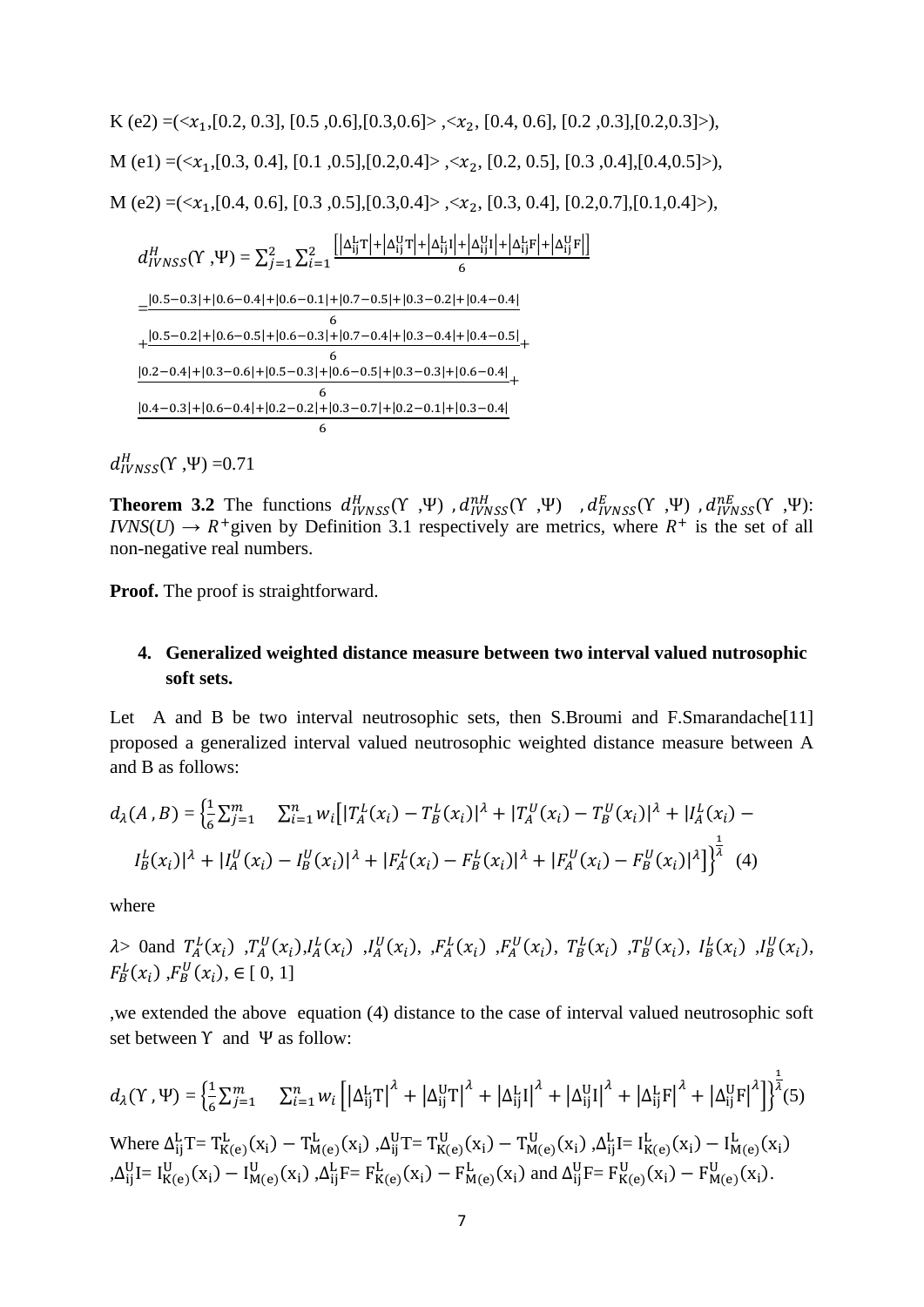Normalized generalized interval neutrosophic distance is

$$
d_{\lambda}^{n}(Y,\Psi) = \left\{ \frac{1}{6n} \sum_{j=1}^{m} \sum_{i=1}^{n} w_{i} \left[ \left| \Delta_{ij}^{L} T \right|^{\lambda} + \left| \Delta_{ij}^{U} T \right|^{\lambda} + \left| \Delta_{ij}^{L} I \right|^{\lambda} + \left| \Delta_{ij}^{U} I \right|^{\lambda} + \left| \Delta_{ij}^{U} F \right|^{\lambda} + \left| \Delta_{ij}^{U} F \right|^{\lambda} \right\} \right\}^{\frac{1}{\lambda}}(6)
$$
  
If  $w = \left\{ \frac{1}{n}, \frac{1}{n}, ..., \frac{1}{n} \right\}$ , the Eq. (6) is reduced to the following distances:

$$
d_{\lambda}(Y, \Psi) = \left\{ \frac{1}{6} \sum_{j=1}^{m} \sum_{i=1}^{n} \left[ \left| \Delta_{ij}^{L} T \right|^{2} + \left| \Delta_{ij}^{U} T \right|^{2} + \left| \Delta_{ij}^{L} I \right|^{2} + \left| \Delta_{ij}^{U} I \right|^{2} + \left| \Delta_{ij}^{L} F \right|^{2} + \left| \Delta_{ij}^{U} F \right|^{2} \right] \right\}^{\frac{1}{4}} \tag{7}
$$

$$
d_{\lambda}(Y, \Psi) = \left\{ \frac{1}{6n} \sum_{j=1}^{m} \sum_{i=1}^{n} \left[ \left| \Delta_{ij}^{L} T \right|^{2} + \left| \Delta_{ij}^{U} T \right|^{2} + \left| \Delta_{ij}^{L} I \right|^{2} + \left| \Delta_{ij}^{U} I \right|^{2} + \left| \Delta_{ij}^{L} F \right|^{2} + \left| \Delta_{ij}^{U} F \right|^{2} \right] \right\}^{\frac{1}{\lambda}}
$$
(8)

#### **Particular case**

(i) if  $\lambda =1$  then the equation (7), (8) is reduced to the following hamming distance and normalized hamming distance between interval valued neutrosophic soft set

$$
d_{IVNSS}^H(\Upsilon, \Psi) = \sum_{j=1}^n \sum_{i=1}^m \frac{\left[ |\Delta_{ij}^L \Upsilon| + |\Delta_{ij}^U \Upsilon| + |\Delta_{ij}^L \Upsilon| + |\Delta_{ij}^L \Upsilon| + |\Delta_{ij}^L \F| + |\Delta_{ij}^U \F| \right]}{6} \tag{9}
$$

$$
d_{IVNSS}^{nH}(\Upsilon, \Psi) = \frac{d_{IVNSS}^{H}(\Upsilon, \Psi)}{mn}
$$
 (10)

(ii) If  $\lambda = 2$  then the equation (7), (8) is reduced to the following Euclidean distance and normalized Euclidean distance between interval valued neutrosophic soft set

$$
d_{IVNSS}^{E}(Y, \Psi) = \sqrt{\sum_{j=1}^{n} \sum_{i=1}^{m} \frac{(\Delta_{ij}^{L}T)^{2} + (\Delta_{ij}^{U}T)^{2} + (\Delta_{ij}^{L}I)^{2} + (\Delta_{ij}^{U}I)^{2} + (\Delta_{ij}^{L}F)^{2} + (\Delta_{ij}^{U}F)^{2}}{6}}
$$
(11)

$$
d_{IVNSS}^{NE}(\Upsilon, \Psi) = \frac{d_{IVNSS}^{E}(\Upsilon, \Psi)}{\sqrt{mn}} \tag{12}
$$

#### **5. Similarity Measures between Interval Valued Neutrosophic Soft Sets**

This section proposes several similarity measures of interval neutrosophic soft sets.

It is well known that similarity measures can be generated from distance measures. Therefore, we may use the proposed distance measures to define similarity measures. Based on the relationship of similarity measures and distance measures, we can define some similarity measures between IVNSSs  $Y = (K,E)$  and  $\Psi = (M,E)$  as follows:

#### **5.1. Similarity measure based on the geometric distance model**

Now for each  $e_i \in E$ , K( $e_i$ ) and M( $e_i$ ) are interval neutrosophic set. To find similarity between Y and Ψ. We first find the similarity between  $K(e_i)$  and  $M(e_i)$ .

Based on the distance measures defined above the similarity as follows:

$$
S_{IVNSS}^{H}(\Upsilon, \Psi) = \frac{1}{1 + d_{IVNSS}^{H}(\Upsilon, \Psi)} \text{ and } S_{IVNSS}^{E}(\Upsilon, \Psi) = \frac{1}{1 + d_{IVNSS}^{E}(\Upsilon, \Psi)}
$$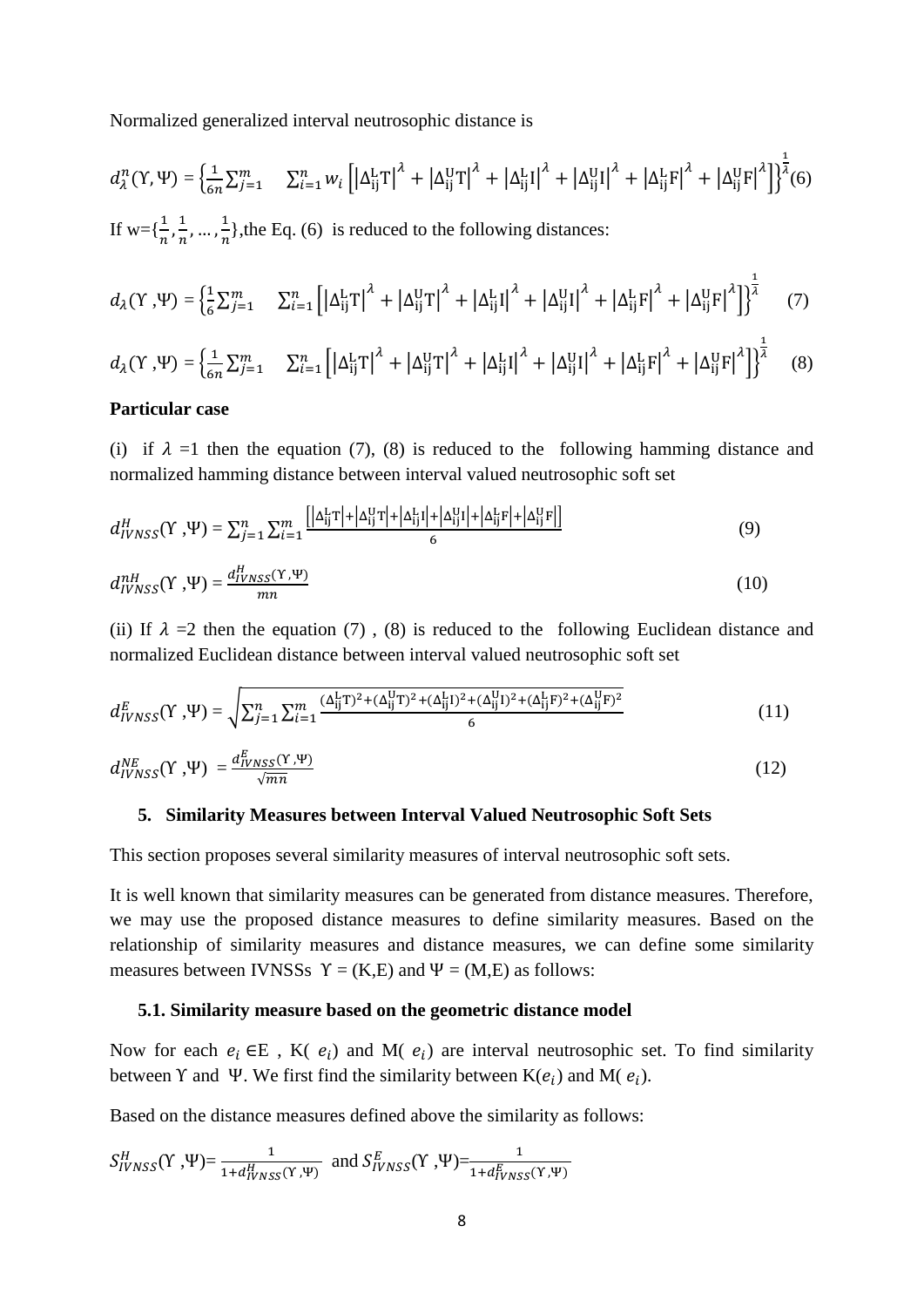$$
S_{IVNSS}^{nH}(Y, \Psi) = \frac{1}{1 + d_{IVNSS}^{nH}(Y, \Psi)} \text{ and } S_{IVNSS}^{nE}(Y, \Psi) = \frac{1}{1 + d_{IVNSS}^{nE}(Y, \Psi)}
$$

**Example 4** : Based on example 3,then

$$
S_{IVNSS}^{H}(Y, \Psi) = \frac{1}{1+0.71} = \frac{1}{1.71} = 0.58
$$

Based on (4), we define the similarity measure between the interval valued neutrosophic soft sets Υand Ψ as follows:

$$
S_{DM}(Y, \Psi) = 1 - \left\{ \frac{1}{6n} \sum_{i=1}^{n} \left[ \left| T_{K(e)}^{L}(x_{i}) - T_{M(e)}^{L}(x_{i}) \right|^{2} + \left| T_{K(e)}^{U}(x_{i}) - T_{M(e)}^{U}(x_{i}) \right|^{2} + \left| I_{K(e)}^{L}(x_{i}) - I_{M(e)}^{L}(x_{i}) \right|^{2} \right] + \left| I_{K(e)}^{L}(x_{i}) - I_{M(e)}^{U}(x_{i}) \right|^{2} + \left| F_{K(e)}^{L}(x_{i}) - F_{M(e)}^{L}(x_{i}) \right|^{2} + \left| F_{K(e)}^{U}(x_{i}) - F_{M(e)}^{U}(x_{i}) \right|^{2} \right\}
$$
\n
$$
(13)
$$

Where  $\lambda > 0$  and  $S_{DM}(Y, \Psi)$  is the degree of similarity of A and B.

If we take the weight of each element  $x_i \in X$  into account, then

$$
S_{DM}^{w}(Y,\Psi) = 1 - \left\{ \frac{1}{6} \sum_{i=1}^{n} w_{i} \left[ \left| T_{K(e)}^{L}(x_{i}) - T_{M(e)}^{L}(x_{i}) \right|^{2} + \left| T_{K(e)}^{U}(x_{i}) - T_{M(e)}^{U}(x_{i}) \right|^{2} + \left| T_{K(e)}^{L}(x_{i}) - T_{M(e)}^{L}(x_{i}) \right|^{2} + \left| T_{K(e)}^{L}(x_{i}) - T_{M(e)}^{L}(x_{i}) \right|^{2} + \left| F_{K(e)}^{L}(x_{i}) - F_{M(e)}^{L}(x_{i}) \right|^{2} + \left| F_{K(e)}^{U}(x_{i}) - F_{M(e)}^{L}(x_{i}) \right|^{2} \right\} + \left\{ \frac{1}{6} \sum_{i=1}^{n} w_{i} \left[ \left| T_{K(e)}^{L}(x_{i}) - T_{M(e)}^{L}(x_{i}) \right|^{2} + \left| T_{K(e)}^{L}(x_{i}) - T_{M(e)}^{L}(x_{i}) \right|^{2} \right] \right\} + \left\{ \frac{1}{6} \sum_{i=1}^{n} w_{i} \left[ \left| T_{K(e)}^{L}(x_{i}) - T_{M(e)}^{L}(x_{i}) \right|^{2} + \left| T_{K(e)}^{L}(x_{i}) - T_{M(e)}^{L}(x_{i}) \right|^{2} + \left| T_{K(e)}^{L}(x_{i}) - T_{M(e)}^{L}(x_{i}) \right|^{2} \right] \right\} + \left\{ \frac{1}{6} \sum_{i=1}^{n} w_{i} \left[ \left| T_{K(e)}^{L}(x_{i}) - T_{M(e)}^{L}(x_{i}) \right|^{2} + \left| T_{K(e)}^{L}(x_{i}) - T_{M(e)}^{L}(x_{i}) \right|^{2} + \left| T_{K(e)}^{L}(x_{i}) - T_{M(e)}^{L}(x_{i}) \right|^{2} \right] \right\} + \left\{ \frac{1}{6} \sum_{i=1}^{n} w_{i} \left[ \left| T_{K(e)}^{L}(x_{i}) - T_{M(e)}^{L}(x_{i}) \right|^{2} + \left| T_{K(e)}^{L}(x_{i}) - T_{M(e)}^{L}(x_{i}) \right|^{2} + \left| T_{K(e)}^{L}(x_{i}) - T_{M
$$

If each elements has the same importance , i.e w = { $\frac{1}{n}$ ,  $\frac{1}{n}$  $\frac{1}{n}, \ldots, \frac{1}{n}$  $\frac{1}{n}$ , then (14) reduces to (13)

By definition 2.7 it can easily be known that  $S_{DM}(Y, \Psi)$  satisfies all the properties of definition..

$$
\left[\left|\Delta_{ij}^L T\right|+\left|\Delta_{ij}^U T\right|+\left|\Delta_{ij}^L I\right|+\left|\Delta_{ij}^U I\right|+\left|\Delta_{ij}^L F\right|+\left|\Delta_{ij}^U F\right|\right]
$$

Similarly, we define another similarity measure of  $\Upsilon$  and  $\Psi$  as:

$$
S(Y, \Psi) = 1 - \frac{\sum_{i=1}^{n} (|\Delta_{ij}^{L}T|^{\lambda} + |\Delta_{ij}^{U}T|^{\lambda} + |\Delta_{ij}^{U}I|^{\lambda} + |\Delta_{ij}^{U}F|^{\lambda} + |\Delta_{ij}^{U}F|^{\lambda})}{\sum_{i=1}^{n} (|T_{K}^{L}(x_{i}) + T_{M}^{L}(x_{i})|^{2} + |T_{K}^{U}(x_{i}) + T_{M}^{U}(x_{i})|^{2} + |I_{K}^{L}(x_{i}) + I_{M}^{L}(x_{i})|^{2} + |I_{K}^{U}(x_{i}) + I_{M}^{U}(x_{i})|^{2} + |F_{K}^{L}(x_{i}) + F_{M}^{L}(x_{i})|^{2} + |F_{K}^{U}(x_{i}) + F_{M}^{U}(x_{i})|^{2}})} \Bigg|^{\frac{1}{\lambda}}
$$
\n(15)

If we take the weight of each element  $x_i \in X$  into account, then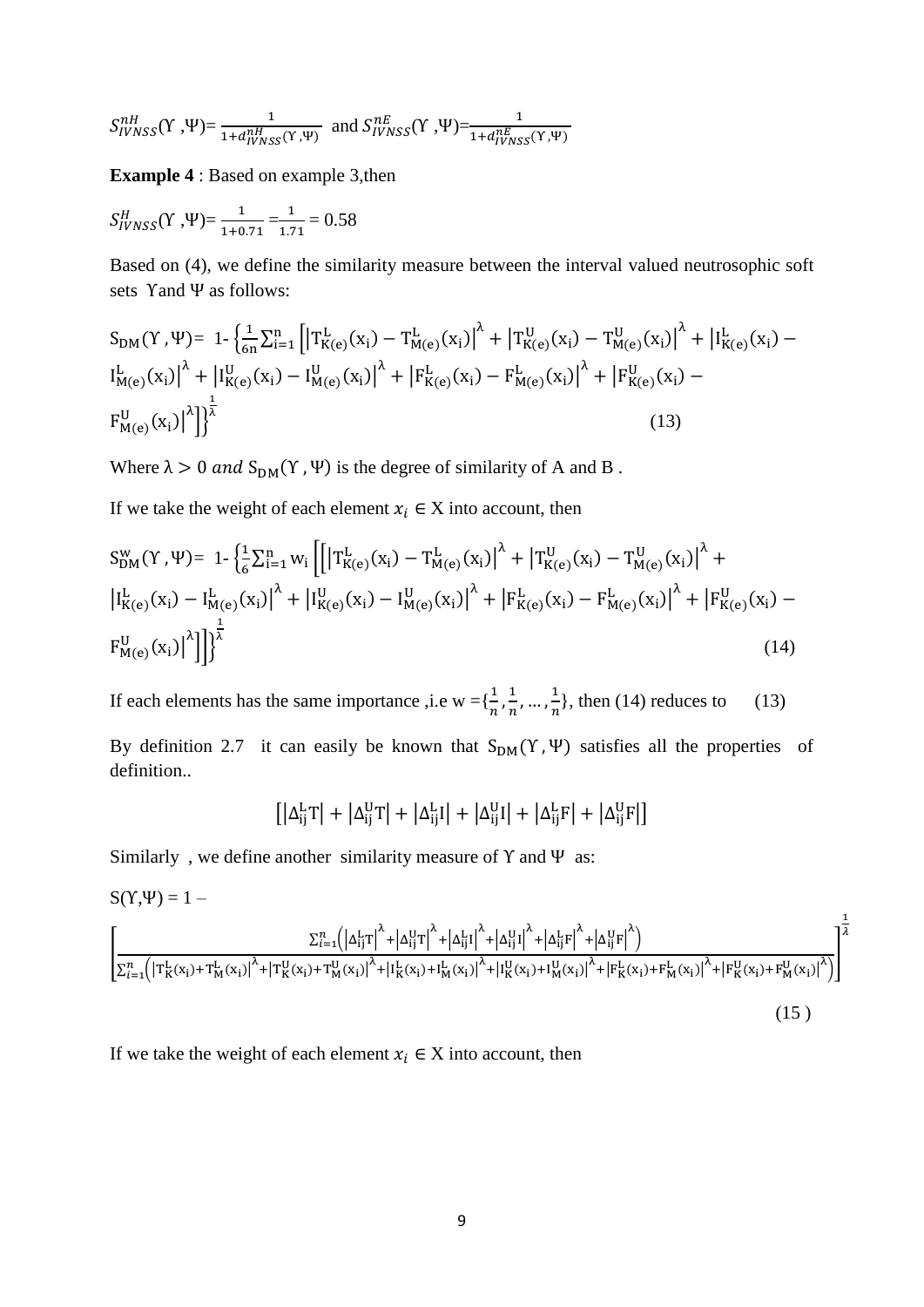$$
S(Y,\Psi) = 1 - \sum_{\sum_{i=1}^{n} w_i \left( \left| \Delta_{ij}^L T \right|^{\lambda} + \left| \Delta_{ij}^U T \right|^{\lambda} + \left| \Delta_{ij}^U I \right|^{\lambda} + \left| \Delta_{ij}^U I \right|^{\lambda} + \left| \Delta_{ij}^U F \right|^{\lambda} \right)} \frac{\sum_{i=1}^{n} w_i \left( \left| \Delta_{ij}^L T \right|^{\lambda} + \left| \Delta_{ij}^U T \right|^{\lambda} + \left| \Delta_{ij}^U I \right|^{\lambda} + \left| \Delta_{ij}^U F \right|^{\lambda} + \left| \Delta_{ij}^U F \right|^{\lambda} \right)}{\sum_{i=1}^{n} w_i \left( \left| T_K^L (x_i) + T_M^L (x_i) + T_M^U (x_i) \right|^{\lambda} + \left| T_K^L (x_i) + T_M^L (x_i) \right|^{\lambda} + \left| T_K^L (x_i) + T_M^L (x_i) \right|^{\lambda} + \left| T_K^L (x_i) + T_M^L (x_i) \right|^{\lambda} + \left| T_K^L (x_i) + T_M^L (x_i) \right|^{\lambda} \right)} \right|^{2} (16)
$$

This also has been proved that all the properties of definition are satisfied, If each elements has the same importance, and then (16) reduces to (15)

#### **5.2.Similarity measure based on the interval valuedneutrosophic theoretic approach:**

In this section, following the similarity measure between two interval neutrosophic sets defined by S.Broumi and F.Samarandache in [11], we extend this definition to interval valued neutrosophic soft sets.

Let  $S_i(Y, \Psi)$  indicates the similarity between the interval neutrosophic soft sets Y and  $\Psi$ . To find the similarity between  $\Upsilon$  and  $\Psi$  first we have to find the similarity between their e approximations. Let  $S_i(Y, \Psi)$  denote the similarity between the two  $e_i$ - approximations  $K(e_i)$ and  $M(e_i)$ .

Let Υ and Ψ be two interval valued neutrosophic soft **sets**, then we define a similarity measure between  $K(e_i)$  and  $M(e_i)$  as follows:

 $S_i(Y,\Psi)$ =  $\frac{\Sigma_{l=1}^n(\min\{T^k_{K(e_l)}(x_l),T^k_{M(e_l)}(x_l)\}+\min\{T^U_{K(e_l)}(x_l),T^W_{M(e_l)}(x_l)\}+\min\{i^k_{K(e_l)}(x_l),I^k_{M(e_l)}(x_l)\}+\min\{i^k_{K(e_l)}(x_l),I^k_{M(e_l)}(x_l)\}+\min\{i^k_{K(e_l)}(x_l),I^W_{M(e_l)}(x_l)\}+\min\{i^k_{K(e_l)}(x_l),I^k_{M(e_l)}(x_l)\}+\min\{i^k_{K(e_l)}(x_l),I^k_{M(e_l)}(x_l)\}+\min\{i^$ ))

Then  $S(Y, \Psi) = \max_i S_i(Y, \Psi)$ 

The similarity measure has the following proposition

#### **Proposition 4.2**

Let  $\Upsilon$  and  $\Psi$  be interval valued neutrosophic soft sets then

- **i.**  $0 \leq S(Y, \Psi) \leq 1$
- ii.  $S(Y, \Psi) = S(\Psi, Y)$
- iii.  $S(Y, \Psi) = 1$  if  $Y = \Psi$

$$
T_{K(e)}^L(x_i) = T_{M(e)}^L(x_i), \ T_{K(e)}^U(x_i) = T_{M(e)}^U(x_i), \ I_{K(e)}^L(x_i) = I_{M(e)}^L(x_i), \ I_{K(e)}^U(x_i) = I_{M(e)}^U(x_i)
$$
  

$$
I_{M(e)}^U(x_i) \text{ and } F_{K(e)}^L(x_i) = F_{M(e)}^L(x_i), \ F_{K(e)}^U(x_i) = F_{M(e)}^U(x_i) \text{ for } i=1,2,...,n
$$

Iv  $\Upsilon \subseteq \Psi \subseteq \Omega \Rightarrow S(\Upsilon, \Psi) \le \min(S(\Upsilon, \Psi), S(\Psi, \Omega))$ 

**Proof.** Properties (i) and (ii) follows from definition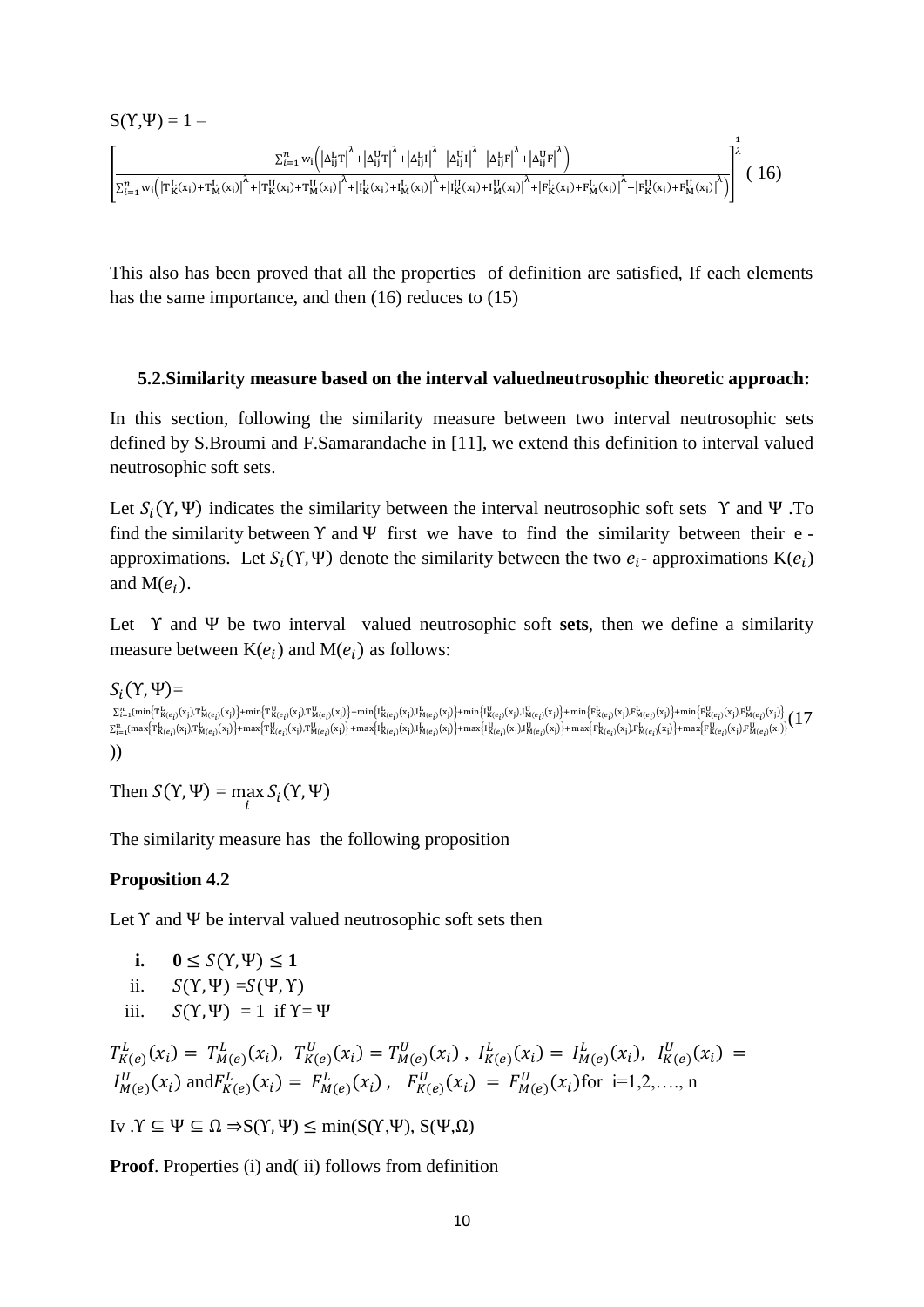(iii) it is clearly that if  $Y = \Psi \Rightarrow S(Y, \Psi) = 1$ 

$$
\Rightarrow \sum_{i=1}^{n} \{ \min \{ T_{K(e)}^{L}(x_{i}), T_{M(e)}^{L}(x_{i}) \} + \min \{ T_{K(e)}^{U}(x_{i}), T_{M(e)}^{U}(x_{i}) \} + \min \{ I_{K(e)}^{L}(x_{i}), I_{M(e)}^{L}(x_{i}) \} + \min \{ I_{K(e)}^{U}(x_{i}), I_{M(e)}^{U}(x_{i}) \} + \min \{ F_{K(e)}^{L}(x_{i}), F_{M(e)}^{L}(x_{i}) \} + \min \{ F_{K(e)}^{U}(x_{i}), F_{M(e)}^{U}(x_{i}) \} + \max \{ T_{K(e)}^{L}(x_{i}), T_{M(e)}^{L}(x_{i}) \} + \max \{ I_{K(e)}^{L}(x_{i}), I_{M(e)}^{L}(x_{i}) \} + \max \{ I_{K(e)}^{U}(x_{i}), I_{M(e)}^{U}(x_{i}) \} + \max \{ I_{K(e)}^{U}(x_{i}), I_{M(e)}^{U}(x_{i}) \} + \max \{ F_{K(e)}^{L}(x_{i}), F_{M(e)}^{L}(x_{i}), F_{M(e)}^{U}(x_{i}) \} + \max \{ F_{K(e)}^{U}(x_{i}), F_{M(e)}^{U}(x_{i}) \} + \max \{ F_{K(e)}^{U}(x_{i}), F_{M(e)}^{U}(x_{i}) \} + \max \{ F_{K(e)}^{U}(x_{i}), F_{M(e)}^{U}(x_{i}) \} + \max \{ F_{K(e)}^{U}(x_{i}), F_{M(e)}^{U}(x_{i}) \} + \max \{ F_{K(e)}^{U}(x_{i}), F_{M(e)}^{U}(x_{i}) \} + \max \{ F_{K(e)}^{U}(x_{i}), F_{M(e)}^{U}(x_{i}) \} + \max \{ F_{K(e)}^{U}(x_{i}), F_{M(e)}^{U}(x_{i}) \} + \max \{ F_{K(e)}^{U}(x_{i}), F_{M(e)}^{U}(x_{i}) \} + \max \{ F_{K(e)}^{U}(x_{i}), F_{M(e)}^{U}(x_{i}) \} + \max \{ F_{K(e)}^{U}(x_{i}), F_{M(e)}^{U}(x_{i}) \} + \max \{ F_{K(e)}^{U}(x_{i}), F_{M(e)}^{U}(x_{i}) \} + \max \{ F_{K(e)}^{U}(x_{i}), F_{M(e)}^{U}(x_{i}) \} + \max \{ F_{K(e)}^{U}(x_{i}), F_{M(e)}
$$

$$
\Rightarrow \sum_{i=1}^{n} \{ \left[ \min \{ T_{K(e)}^{L}(x_i), T_{M(e)}^{L}(x_i) \} - \max \{ T_{K(e)}^{L}(x_i), T_{M(e)}^{L}(x_i) \} \right] + \left[ \min \{ T_{K(e)}^{U}(x_i), T_{M(e)}^{U}(x_i) \} - \max \{ T_{K(e)}^{U}(x_i), T_{M(e)}^{U}(x_i) \} \right] + \left[ \min \{ I_{K(e)}^{L}(x_i), I_{M(e)}^{L}(x_i) \} - \max \{ I_{K(e)}^{L}(x_i), I_{M(e)}^{U}(x_i) \} \right] + \left[ \min \{ I_{K(e)}^{U}(x_i), I_{M(e)}^{U}(x_i) \} - \max \{ I_{K(e)}^{U}(x_i), I_{M(e)}^{U}(x_i) \} \right] + \left[ \min \{ F_{K(e)}^{L}(x_i), F_{M(e)}^{L}(x_i) \} - \max \{ F_{K(e)}^{L}(x_i), F_{M(e)}^{U}(x_i) \} \right] + \left[ \min \{ F_{K(e)}^{U}(x_i), F_{M(e)}^{U}(x_i) \} - \max \{ F_{K(e)}^{U}(x_i), F_{M(e)}^{U}(x_i) \} \right] = 0
$$

Thus for each x,

$$
[\min\{T_{K(e)}^{L}(x_{i}), T_{M(e)}^{L}(x_{i})\} - \max\{T_{K(e)}^{L}(x_{i}), T_{M(e)}^{L}(x_{i})\}] = 0
$$
\n
$$
[\min\{T_{K(e)}^{U}(x_{i}), T_{M(e)}^{U}(x_{i})\} - \max\{T_{K(e)}^{U}(x_{i}), T_{M(e)}^{U}(x_{i})\}] = 0
$$
\n
$$
[\min\{I_{K(e)}^{L}(x_{i}), I_{M(e)}^{L}(x_{i})\} - \max\{I_{K(e)}^{L}(x_{i}), I_{M(e)}^{L}(x_{i})\}] = 0
$$
\n
$$
[\min\{I_{K(e)}^{U}(x_{i}), I_{M(e)}^{U}(x_{i})\} - \max\{I_{K(e)}^{U}(x_{i}), I_{M(e)}^{U}(x_{i})\}] = 0
$$
\n
$$
[\min\{F_{K(e)}^{L}(x_{i}), F_{M(e)}^{L}(x_{i})\} - \max\{F_{K(e)}^{L}(x_{i}), F_{M(e)}^{L}(x_{i})\}] = 0
$$
\n
$$
[\min\{F_{K(e)}^{U}(x_{i}), F_{M(e)}^{U}(x_{i})\} - \max\{F_{K(e)}^{U}(x_{i}), F_{M(e)}^{U}(x_{i})\}] = 0 \text{ holds}
$$
\n
$$
\text{Thus } T_{K(e)}^{L}(x_{i}) = T_{M(e)}^{L}(x_{i}), T_{K(e)}^{U}(x_{i}) = T_{M(e)}^{U}(x_{i}), I_{K(e)}^{L}(x_{i}) = I_{M(e)}^{L}(x_{i}), I_{K(e)}^{U}(x_{i}) = 0
$$
\n
$$
I_{M(e)}^{U}(x_{i}), F_{A}^{L}(x_{i}) = T_{B}^{L}(x_{i}) \text{ and } F_{K(e)}^{U}(x_{i}) = F_{M(e)}^{U}(x_{i}) \Rightarrow Y = \Psi
$$

(iv) now we prove the last result.

Let  $Y \subseteq \Psi \subseteq \Omega$ , then we have

 $T_{K(e)}^L(x_i) \leq T_{M(e)}^L(x_i) \leq T_C^L(x)$ ,  $T_{K(e)}^U(x_i) \leq T_{M(e)}^U(x_i) \leq T_C^L(x)$ ,  $I_{K(e)}^L(x) \geq I_{M(e)}^L(x) \geq$  $I_C^L(x), I_A^U(x) \ge I_{M(e)}^U(x) \ge I_C^U(x), F_{K(e)}^L(x) \ge F_{M(e)}^L(x) \ge F_C^L(x), F_{K(e)}^U(x) \ge F_{M(e)}^U(x) \ge F_C^U(x)$ for all  $x \in X$  .<br>Now

$$
T_K^L(x) + T_K^U(x) + I_K^L(x) + I_K^U(x) + F_M^L(x) + F_M^U(x) \ge T_K^L(x) + T_K^U(x) + I_K^L(x) + I_K^U(x) + F_C^L(x) + F_C^U(x)
$$

And

$$
T_M^L(x) + T_M^U(x) + I_M^L(x) + I_M^U(x) + F_K^L(x) + F_K^U(x) \ge T_C^L(x) + T_C^U(x) + I_C^L(x) + I_C^U(x) + F_K^L(x) + F_K^U(x)
$$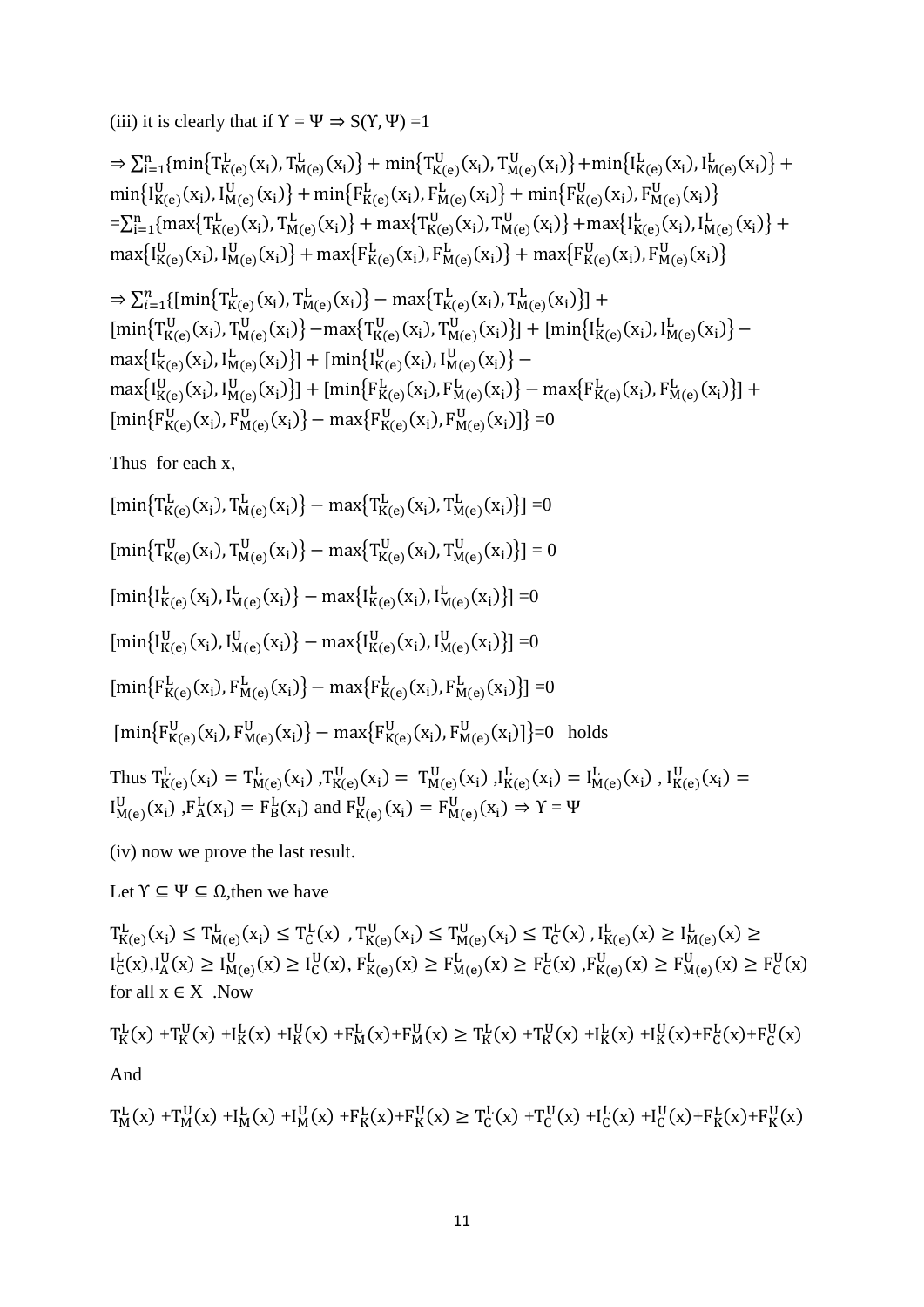$$
S(Y,\Psi)=\hspace{-0.2cm}\frac{T^L_K(x)+T^U_K(x)+I^L_K(x)+I^U_K(x)+F^L_M(x)+F^U_M(x)}{T^L_K(x)+T^U_M(x)+I^U_M(x)+I^U_M(x)+F^L_K(x)+F^U_K(x)}\geq \frac{T^L_K(x)+T^U_K(x)+I^L_K(x)+F^L_G(x)+F^U_G(x)}{T^L_G(x)+T^U_G(x)+I^U_G(x)+I^U_K(x)+F^U_K(x)}=S(Y,\Omega)
$$

Again similarly we have

$$
T_{M}^{L}(x) + T_{M}^{U}(x) + I_{M}^{L}(x) + I_{M}^{U}(x) + F_{C}^{L}(x) + F_{C}^{U}(x) \geq T_{K}^{L}(x) + T_{K}^{U}(x) + I_{K}^{L}(x) + I_{K}^{U}(x) + F_{C}^{L}(x) + F_{C}^{U}(x)
$$
  
\n
$$
T_{C}^{L}(x) + T_{C}^{U}(x) + I_{C}^{L}(x) + I_{C}^{U}(x) + F_{K}^{L}(x) + F_{K}^{U}(x) \geq T_{C}^{L}(x) + T_{C}^{U}(x) + I_{C}^{L}(x) + I_{C}^{U}(x) + F_{M}^{L}(x) + F_{M}^{U}(x)
$$
  
\n
$$
S(\Psi, \Omega) = \frac{T_{M}^{L}(x) + T_{M}^{U}(x) + I_{M}^{L}(x) + I_{M}^{U}(x) + F_{C}^{L}(x) + F_{C}^{U}(x)}{T_{C}^{L}(x) + T_{C}^{U}(x) + T_{C}^{U}(x) + I_{C}^{L}(x) + I_{C}^{U}(x) + F_{M}^{L}(x) + F_{C}^{L}(x) + F_{C}^{U}(x) + F_{C}^{L}(x) + F_{C}^{U}(x) + F_{C}^{L}(x) + F_{C}^{U}(x) + F_{C}^{L}(x) + F_{C}^{U}(x) + F_{C}^{L}(x) + F_{C}^{U}(x) + F_{C}^{L}(x) + F_{C}^{L}(x) + F_{C}^{L}(x) + F_{C}^{L}(x) + F_{C}^{L}(x) + F_{C}^{L}(x) + F_{C}^{L}(x) + F_{C}^{L}(x) + F_{C}^{L}(x) + F_{C}^{L}(x) + F_{C}^{L}(x) + F_{C}^{L}(x) + F_{C}^{L}(x) + F_{C}^{L}(x) + F_{C}^{L}(x) + F_{C}^{L}(x) + F_{C}^{L}(x) + F_{C}^{L}(x) + F_{C}^{L}(x) + F_{C}^{L}(x) + F_{C}^{L}(x) + F_{C}^{L}(x) + F_{C}^{L}(x) + F_{C}^{L}(x) + F_{C}^{L}(x) + F_{C}^{L}(x) + F_{C}^{
$$

 $\Rightarrow S(Y,\Omega) \leq \min(S(Y,\Psi), S(\Psi,\Omega))$ 

Hence the proof of this proposition

If we take the weight of each element  $x_i \in X$  into account, then

 $S(Y,\Psi)$ =  $\frac{\sum_{i=1}^{n}w_{i}\{\min\{T^{L}_{A}(x_{i}),T^{L}_{B}(x_{i})\}+\min\{T^{U}_{A}(x_{i}),T^{U}_{B}(x_{i})\}+\min\{I^{L}_{A}(x_{i}),I^{L}_{B}(x_{i})\}+\min\{I^{U}_{A}(x_{i}),I^{U}_{B}(x_{i})\}+\min\{F^{L}_{A}(x_{i}),F^{L}_{B}(x_{i})\}+\min\{F^{L}_{A}(x_{i}),F^{U}_{B}(x_{i})\}}{\sum_{i=1}^{n}w_{i}\{\max\{T^{L}_{A}(x_{i}),T^{L}_{B}(x_{i})\}+\max\{T^{L}_{$ 

(18)

Particularly ,if each element has the same importance, then (18) is reduced to (17) ,clearly this also satisfies all the properties of definition .

**Theorem**  $Y = \langle K, E \rangle$ ,  $\Psi = \langle L, E \rangle$  and  $\Omega = \langle M, E \rangle$ ; are three ivn-soft sets in universe U such that Y is a ivn-soft subset of Ψ and Ψ is a soft subset of  $\Omega$  then,  $S(Y, \Omega) \leq S(\Psi, \Omega)$ .

**Proof.** The proof is straightforward.

## **5.3. Similarity measure based for matching function by using interval neutrosophic sets:**

Chen [24] and Chen et al. [25]) introduced a matching function to calculate the degree of similarity between fuzzy sets. In the following, we extend the matching function to deal with the similarity measure of interval valued neutrosophic soft sets.

Let  $Y = A$  and  $\Psi = B$  be two interval valued neutrosophic soft sets, then we define a similarity measure between  $\Upsilon$  and  $\Psi$  as follows:

 $S_{MF}(Y, \Psi) =$  $\sum_{l=1}^{n} \left( \left( T_A^L(x_i) \cdot T_B^L(x_i) + T_A^U(x_i) \cdot T_B^U(x_i) \right) + \left( I_A^L(x_i) \cdot I_B^L(x_i) \right) + \left( I_A^U(x_i) \cdot I_B^U(x_i) \right) + \left( F_A^L(x_i) \cdot F_B^L(x_i) \right) + \left( F_A^U(x_i) \cdot I_B^U(x_i) \right) \right)$  $\max(\sum_{i=1}^{n}(\mathbf{T}_{A}^{L}(\mathbf{x}_{i})^{2} + \mathbf{T}_{A}^{L}(\mathbf{x}_{i})^{2} + \mathbf{I}_{A}^{L}(\mathbf{x}_{i})^{2} + \mathbf{F}_{A}^{L}(\mathbf{x}_{i})^{2}) + \sum_{i=1}^{n}(\mathbf{T}_{B}^{L}(\mathbf{x}_{i})^{2} + \mathbf{T}_{B}^{L}(\mathbf{x}_{i})^{2} + \mathbf{I}_{B}^{L}(\mathbf{x}_{i})^{2} + \mathbf{I}_{B}^{L}(\mathbf{x}_{i})^{2} + \mathbf{I}_{B}^{L}(\mathbf{x}_{i})^{2} + \mathbf{$  $T_{K(e)}^L(x_i) = T_{M(e)}^L(x_i), T_{K(e)}^U(x_i) = T_{M(e)}^U(x_i), I_{K(e)}^L(x_i) = I_{M(e)}^L(x_i), I_{K(e)}^U(x_i) =$  $I_{M(e)}^U(x_i)$  and  $F_{K(e)}^L(x_i) = F_{M(e)}^L(x_i)$ ,  $F_{K(e)}^U(x_i) = F_{M(e)}^U(x_i)$ **(19)**

**Proof.**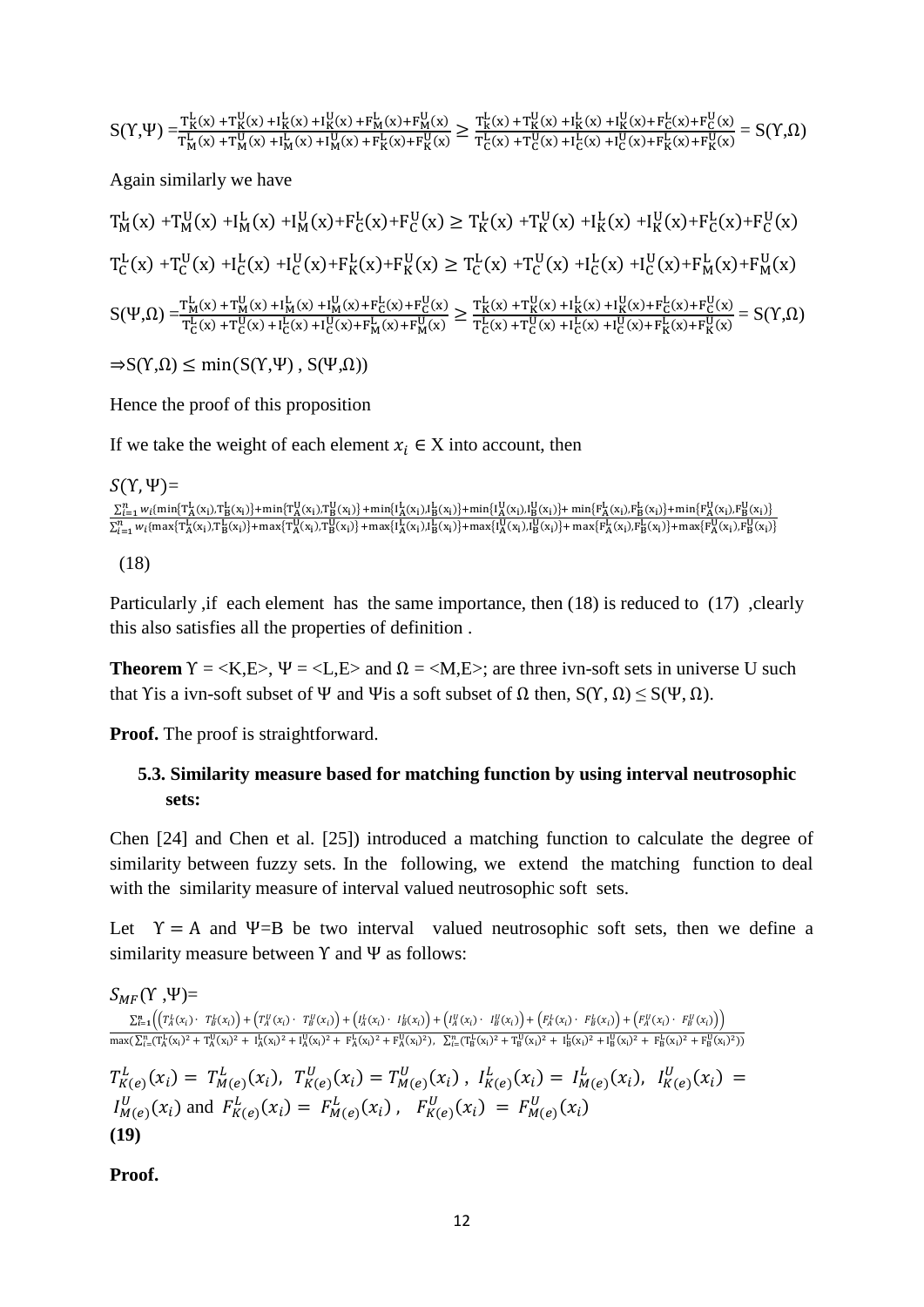## **i.**  $0 \leq S_{MF}(Y, \Psi) \leq 1$

The inequality  $S_{MF}(Y, \Psi) \ge 0$  is obvious. Thus, we only prove the inequality  $S(Y, \Psi) \le 1$ .

$$
S_{MF}(Y, \Psi) = \sum_{i=1}^{n} \Big( \Big( T_{K(e)}^{L}(x_{i}) \cdot T_{M(e)}^{L}(x_{i}) \Big) + \Big( T_{K(e)}^{U}(x_{i}) \cdot T_{M(e)}^{U}(x_{i}) \Big) + \Big( I_{K(e)}^{L}(x_{i}) \cdot I_{M(e)}^{U}(x_{i}) \Big) \Big) + \Big( I_{K(e)}^{L}(x_{i}) \cdot I_{M(e)}^{U}(x_{i}) \Big) + \Big( F_{K(e)}^{L}(x_{i}) \cdot F_{M(e)}^{L}(x_{i}) \Big) + \Big( F_{K(e)}^{U}(x_{i}) \cdot F_{M(e)}^{U}(x_{i}) \Big) \Big)
$$
\n
$$
= T_{K(e)}^{L}(x_{1}) \cdot T_{M(e)}^{L}(x_{1}) + T_{K(e)}^{L}(x_{2}) \cdot T_{M(e)}^{L}(x_{2}) + \ldots + T_{K(e)}^{L}(x_{n}) \cdot T_{M(e)}^{L}(x_{n}) + T_{K(e)}^{U}(x_{1}) \cdot T_{M(e)}^{U}(x_{1}) + T_{K(e)}^{U}(x_{2}) \cdot T_{M(e)}^{U}(x_{2}) + \ldots + T_{K(e)}^{U}(x_{n}) \cdot T_{M(e)}^{U}(x_{n}) + \Big) I_{K(e)}^{L}(x_{1}) \cdot I_{M(e)}^{L}(x_{1}) + I_{K(e)}^{L}(x_{1}) + I_{K(e)}^{L}(x_{2}) \cdot I_{M(e)}^{L}(x_{2}) + \ldots + I_{K(e)}^{L}(x_{n}) \cdot I_{M(e)}^{L}(x_{n}) + I_{K(e)}^{U}(x_{1}) + \Big) I_{M(e)}^{U}(x_{1}) + I_{K(e)}^{U}(x_{2}) \cdot I_{M(e)}^{U}(x_{1}) + \Big) I_{M(e)}^{U}(x_{1}) + \Big) I_{M(e)}^{U}(x_{1}) + I_{K(e)}^{U}(x_{2}) \cdot I_{M(e)}^{L}(x_{2}) + \ldots + I_{K(e)}^{L}(x_{n}) \cdot I_{M(e)}^{L}(x_{n}) + \Big) I_{M(e)}^{U}(x_{1}) + I_{K(e)}^{U}(x_{1}) + I_{K(e)}^{U}(x_{1}) + I_{K(e)}^{U}(x_{2}) \cdot I_{M(e)}^{U}(x_{2}) + \ldots + I_{K(e)}^{U}(x_{n}) \cdot I_{M(e)}^{U}(x_{n}) + \Big) I_{M
$$

According to the Cauchy–Schwarz inequality:

$$
(x_1 \cdot y_1 + x_2 \cdot y_2 + \dots + x_n \cdot y_n)^2 \le (x_1^2 + x_2^2 + \dots + x_n^2) \cdot (y_1^2 + y_2^2 + \dots + y_n^2)
$$

 $where (x_1, x_2, ..., x_n) \in R^n$  and  $(y_1, y_2, ..., y_n) \in R^n$  we can obtain

$$
[S_{MF}(Y, \Psi)]^2 \leq \sum_{i=1}^n (T_{K(e)}^L(x_i)^2 + T_{K(e)}^U(x_i)^2 + I_{K(e)}^L(x_i)^2 + I_{K(e)}^U(x_i)^2 + F_{K(e)}^L(x_i)^2 + F_{K(e)}^U(x_i)^2)
$$

 $\sum_{i=1}^{n} (T_{M(e)}^{L}(x_i)^2 + T_{M(e)}^{U}(x_i)^2 + I_{M(e)}^{L}(x_i)^2 + I_{M(e)}^{U}(x_i)^2 + F_{M(e)}^{L}(x_i)^2 +$  $F_{M(e)}^U(x_i)^2$ =S(Y, Y)•S(Ψ, Ψ)

Thus  $S_{MF}(\Upsilon, \Psi) \leq [S(\Upsilon, \Upsilon)]^{\frac{1}{2}} \cdot [S(\Psi, \Psi)]^{\frac{1}{2}}$ 2

Then  $S_{MF}(Y, \Psi) \leq \max\{S(Y, Y), S(\Psi, \Psi)\}$ 

Therefore, 
$$
S_{MF}(Y, \Psi) \leq 1
$$
.

If we take the weight of each element  $x_i \in X$  into account, then

## $S_{MF}^W(Y,\Psi)=$  $\sum_{i=1}^n w_i \left( \left( T_A^L(x_i) \cdot T_B^L(x_i) \right) + \left( T_A^U(x_i) \cdot T_B^U(x_i) \right) + \left( I_A^L(x_i) \cdot I_B^L(x_i) \right) + \left( I_A^U(x_i) \cdot I_B^U(x_i) \right) + \left( F_A^L(x_i) \cdot F_B^L(x_i) \right) + \left( F_A^U(x_i) \cdot T_B^U(x_i) \right) \right)$  $\max(\sum_{i=1}^{n} w_i \left( \frac{\text{T}_A^1(x_i)^2 + \text{T}_A^1(x_i)^2 + \text{I}_A^1(x_i)^2 + \text{F}_A^1(x_i)^2 + \text{F}_A^1(x_i)^2 \right), \sum_{i=1}^{n} w_i \left( \text{T}_B^1(x_i)^2 + \text{T}_B^1(x_i)^2 + \text{I}_B^1(x_i)^2 + \text{I}_B^1(x_i)^2 + \text{F}_B^1(x_i)^2 + \text{F}_B^1(x_i)^2 \right)$

(20)

Particularly , if each element has the same importance, then (20) is reduced to (19) , clearly this also satisfies all the properties of definition .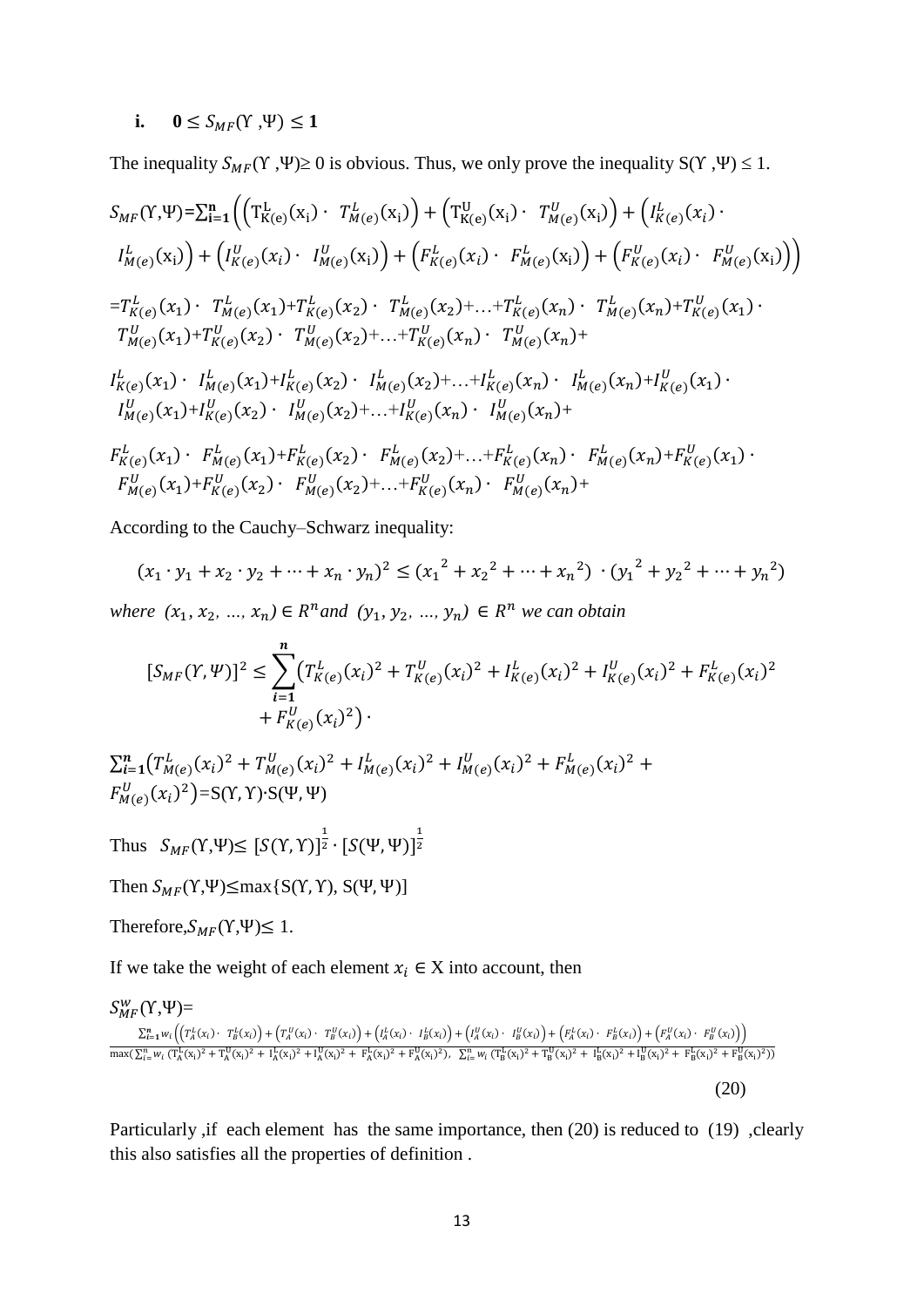The larger the value of  $S(Y, \Psi)$ , the more the similarity between Y and  $\Psi$ .

Majumdar and Samanta [40] compared the properties of the two measures of soft sets and proposed α-similar of two soft sets. In the following, we extend to interval valued neutrosophic soft sets as;

Let  $X_{\gamma,\Psi}$  denote the similarity measure between two ivn-soft sets Y and Ψ Table compares the properties of the two measures of similarity of ivn-soft soft sets discussed here. It can be seen that most of the properties are common to both.and few differences between them do exist.

| Property                                                           | S (geometric | (theoretic)    | matching)<br>A. |
|--------------------------------------------------------------------|--------------|----------------|-----------------|
| $S(Y, \Psi) = S(\Psi, Y)$                                          | Yes          | Yes            | Yes             |
| $0 \leq S(Y, \Psi) \leq 1$                                         | Yes          | Yes            | Yes             |
| $\Upsilon = \Psi \Rightarrow S(\Upsilon, \Psi) = 1$                | Yes          | N <sub>0</sub> |                 |
| $S(Y, \Psi) = 1 \Rightarrow Y = \Psi$                              | Yes          | Yes            |                 |
| $\Upsilon \cap \Psi = \emptyset \Rightarrow S(\Upsilon, \Psi) = 0$ | No           | N <sub>o</sub> |                 |
| $S(Y, Y^c) = 0$                                                    | No           | N <sub>o</sub> |                 |
|                                                                    |              |                |                 |

**Definition** A relation  $\alpha \approx$  on IVNS(U), called  $\alpha$ -similar, as follows:two inv-soft sets Y and Ψ are said to be α-similar, denoted as  $\Upsilon \alpha \approx \Psi$  iff  $S(\Upsilon, \Psi) \ge \alpha$  for  $\alpha \in (0, 1)$ .

Here, we call the two ivn-soft sets significantly similar if  $S(Y, \Psi) > 0.5$ 

**Lemma** [40]  $\alpha \approx$  is reflexive and symmetric, but not transitive.

Majumdar and Samanta [40] introduced a technique of similarity measure of two soft sets which can be applied to detect whether an ill person is suffering from a certain disease or not. In a example, they was tried to estimate the possibility that an ill person having certain visible symptoms is suffering from pneumonia.Therefore, they were given an example by using similarity measure of two soft sets. In the following application, similarly we will try for ivnsoft sets in same example. Some of it is quoted from [40] .

## **6. An Application**

This technique of similarity measure of two inv-soft sets can be applied to detect whether an ill person is suffering from a certain disease or not. In the followinge xample, we will try to estimate the possibility that an ill person having certain visible symptoms is suffering from pneumonia. For this, we first construct a model inv-soft set for pneumonia and the inv-soft set for the ill person. Next we find the similarity measure of these two sets. If they are significantly similar, then we conclude that the person is possibly suffering from pneumonia.

Let our universal set contain only two elements yes and no, i.e.  $U = \{yes=h_1, no=h_2\}$ . Here the set of parameters *E* is the set of certain visible symptoms. Let  $E = \{e1, e2, e3, e4, e5, e6\}$ , where  $e1$  = high body temperature,  $e2$  = cough with chest congestion,  $e3$  = body ache,  $e4$  = headache, *e*5 = loose motion, and *e*6 = breathing trouble. Our model inv-soft for pneumoniaΥis given below and this can be prepared with the help of a medical person: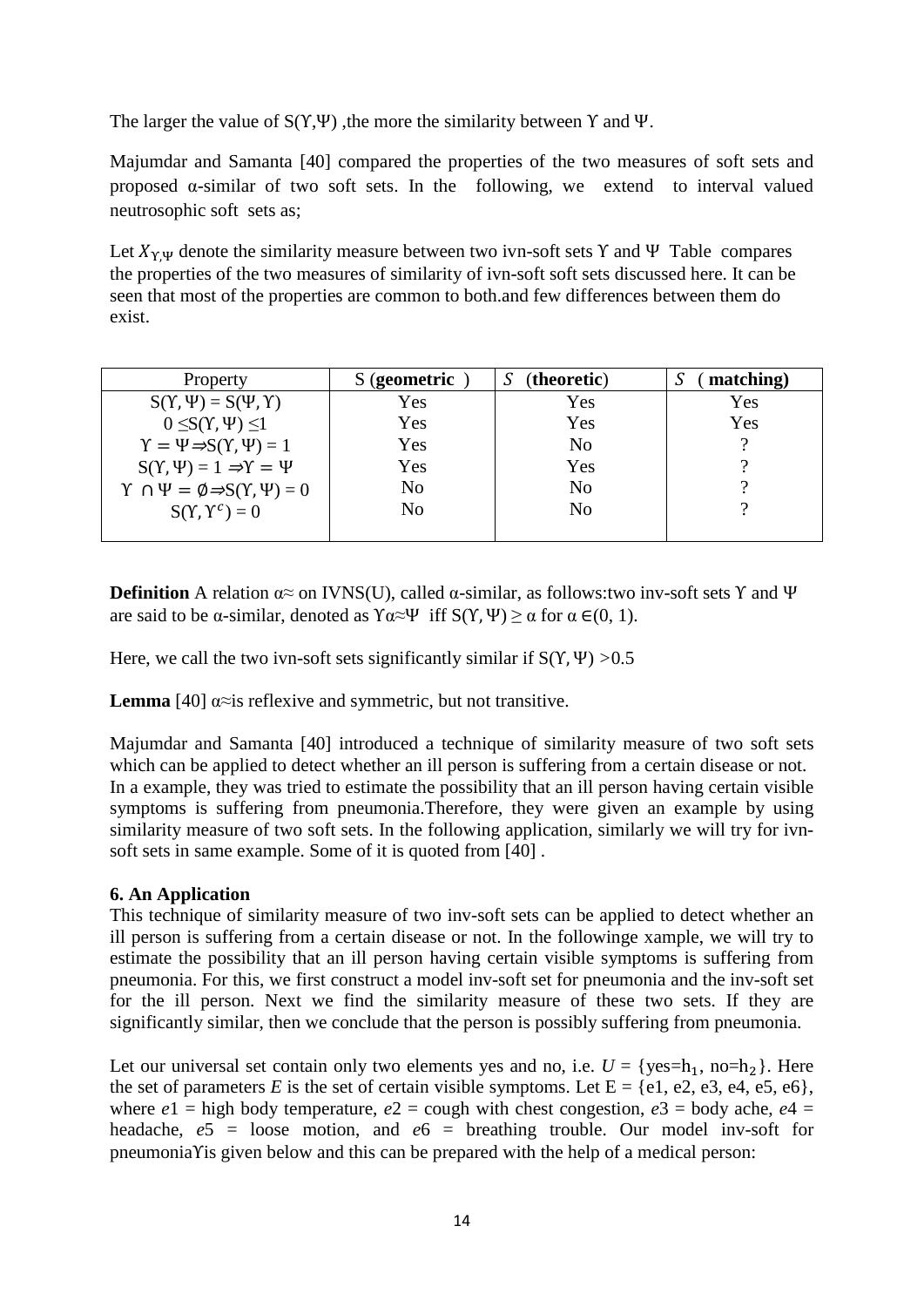$Y = \{ (e_1, \{,$ 

 $(e_2, \{< h_1, [0.5, 0.6], [0.6, 0.7], [0.3, 0.4]>, < h_2, [0.2, 0.3], [0.5, 0.6], [0.3, 0.6]\}$ 

 $(e_3,\{, \}),$ 

 $(e_4, \{$ 

 $(e_5, \{,$ 

 $(e_6, \{,  $< h_2$ ,  $[0.3, 0.4], [0.2, 0.7], [0.1, 0.4]\rangle)$$ 

Now the ill person is having fever, cough and headache. After talking to him, we can construct his ivn-soft Ψ as follows:

 $\Psi = \{ (e_1, \{ \langle h_1, [0.1, 0.2], [0.1, 0.2], [0.8, 0.9] \rangle, \langle h_2, [0.1, 0.2], [0.0, 0.1], [0.8, 0.9] \rangle \},$  $(e_2, \{< h_1, [0.8, 0.9], [0.1, 0.2], [0.2, 0.9]>, < h_2, [0.8, 0.9], [0.2, 0.9], [0.8, 0.9]\}$  $(e_3,\{, \}),$  $(e_4, \{$  $(e_5, \{,$  $(e_6, \{\}, \})$ Then we find the similarity measure of these two ivn-soft sets as:

 $S_{IVNSS}^H(Y, \Psi) = \frac{1}{1 + d_{IVNSS}^H(Y, \Psi)} = 0.17$ 

Hence the two ivn-softsets, i.e. two symptoms Υ and Ψare not significantly similar. Therefore, we conclude that the person is not possibly suffering from pneumonia. A person suffering from the following symptoms whose corresponding ivn-soft set  $\Omega$  is given below:

$$
\Omega = \{ (e_1, \{< h_1, [0.5, 0.7], [0.5, 0.7], [0.3, 0.5] > , < h_2, [0.6, 0.6], [0.6, 0.8], [0.3, 0.5] > \}, \}, (e_2, \{< h_1, [0.5, 0.7], [0.5, 0.7], [0.3, 0.4] > , < h_2, [0.2, 0.4], [0.6, 0.7], [0.2, 0.7] > \}, \}, (e_3, \{< h_1, [0.4, 0.7], [0.2, 0.2], [0.1, 0.3] > , < h_2, [0.4, 0.8], [0.2, 0.8], [0.2, 0.8] > \}, \}, (e_4, \{< h_1, [0.3, 0.4], [0.1, 0.5], [0.2, 0.6] > , < h_2, [0.2, 0.5], [0.3, 0.4], [0.4, 0.5] > \}, \}, (e_5, \{< h_1, [0.5, 0.6], [0.6, 0.7], [0.3, 0.4] > , < h_2, [0.4, 0.6], [0.3, 0.5], [0.1, 0.8] > \}, \}, (e_6, \{< h_1, [0.4, 0.7], [0.3, 0.7], [0.2, 0.8] > ) , < h_2, [0.5, 0.2], [0.3, 0.5], [0.2, 0.5] > \} ) \}
$$
\nThen,

 $S_{IVNSS}^H(Y, \Omega) = \frac{1}{1 + d_{IVNSS}^H(Y, \Psi)} = 0.512$ 

Here the two ivn-soft sets, i.e. two symptoms  $\Upsilon$  and  $\Omega$  are significantly similar. Therefore, we conclude that the person is possibly suffering from pneumonia. This is only a simple example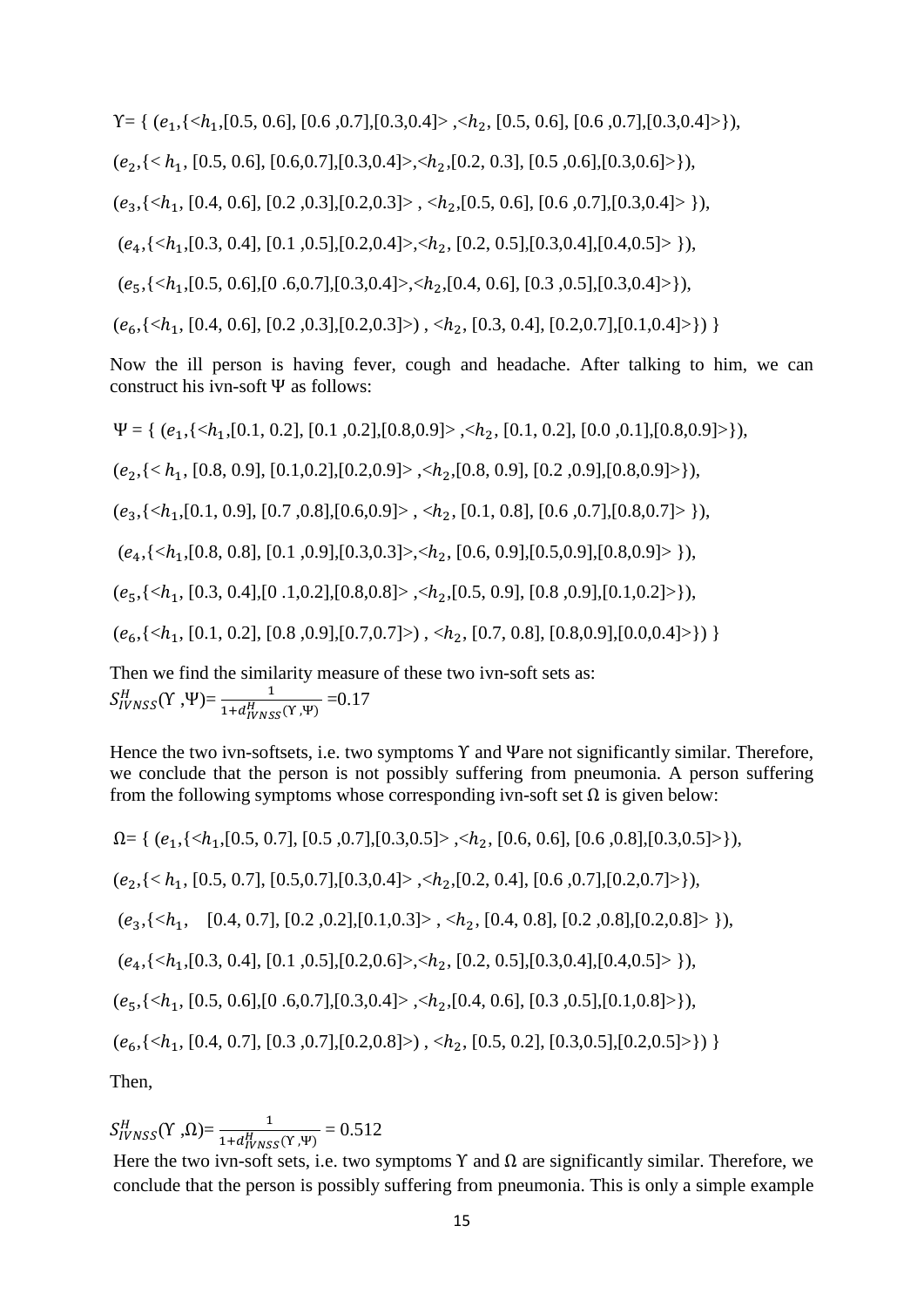to show the possibility of using this method for diagnosis of diseases which could be improved by incorporating clinical results and other competing diagnosis.

#### **Conclusions**

In this paper we have defined, for the first time, the notion of distance and similarity measures between two interval neutrosophic soft sets. We have studied few properties of distance and similarity measures. The similarity measures have natural applications in the field of pattern recognition, feature extraction, region extraction, image processing, coding theory etc. The results of the proposed similarity measure and existing similarity measure are compared. We also give an application for similarity measures of interval neutrosophic soft sets.

#### **Acknowledgements**

The authors are very grateful to the anonymous referees for their insightful and constructive

comments and suggestions, which have been very helpful in improving the paper.

#### **References**

- [1] F.Smarandache, "A Unifying Field in Logics. Neutrosophy: Neutrosophic Probability, Set and Logic". Rehoboth: American Research Press,(1998).
- [2] L. A. Zadeh, , "Fuzzy sets". Information and Control, 8, (1965), pp. 338-353.
- [3] Turksen, "Interval valued fuzzy sets based on normal forms".Fuzzy Sets and Systems, 20, (1968), pp.191– 210.
- [4] Atanassov, K. "Intuitionistic fuzzy sets".Fuzzy Sets and Systems, 20, (1986), pp.87–96.
- [5] Atanassov, K., & Gargov, G "Interval valued intuitionistic fuzzy sets". Fuzzy Sets and Systems.International Journal of General Systems 393, 31,(1998), pp 343–349
- [6] Wang, H., Smarandache, F., Zhang, Y.-Q. and Sunderraman, R.,"IntervalNeutrosophic Sets and Logic: Theory and Applications in Computing", Hexis, Phoenix, AZ, (2005).
- [7] A. Kharal, "A NeutrosophicMulticriteria Decision Making Method",New Mathematics & Natural Computation, to appear in Nov 2013
- [8] S.Broumi and F. Smarandache, "Intuitionistic Neutrosophic Soft Set", Journal of Information and Computing Science, England, UK ,ISSN 1746-7659,Vol. 8, No. 2, (2013), 130-140.
- [9] S.Broumi, "Generalized Neutrosophic Soft Set", International Journal of Computer Science, Engineering and Information Technology (IJCSEIT), ISSN: 2231-3605, E-ISSN : 2231-3117, Vol.3, No.2, (2013) 17- 30.
- [10] S.Broumi and F. Smarandache," Cosine similarity measure of interval valued neutrosophic sets", 2014 (submitted).
- [11] S.Broumi and F. Smarandache**,"** New Distance and Similarity Measures of Interval Neutrosophic Sets**", 2014**  (submitted).
- [12] J. Ye," Similarity measures between interval neutrosophic sets and their multicriteria decision-making method "Journal of Intelligent & Fuzzy Systems, DOI: 10.3233/IFS-120724 ,(2013),.
- [13] M.Arora, R.Biswas,U.S.Pandy, "Neutrosophic Relational Database Decomposition", International Journal of Advanced Computer Science and Applications, Vol. 2, No. 8, (2011) 121-125.
- [14] M. Arora and R. Biswas," Deployment of Neutrosophic technology to retrieve answers for queries posed in natural language", in 3<sup>rd</sup>International Conference on Computer Science and Information Technology ICCSIT, IEEE catalog Number CFP1057E-art,Vol.3, ISBN: 978-1-4244-5540-9,(2010) 435-439.
- [15] Ansari, Biswas, Aggarwal,"Proposal for Applicability of Neutrosophic Set Theory in Medical AI", International Journal of Computer Applications (0975 – 8887),Vo 27– No.5, (2011) 5-11.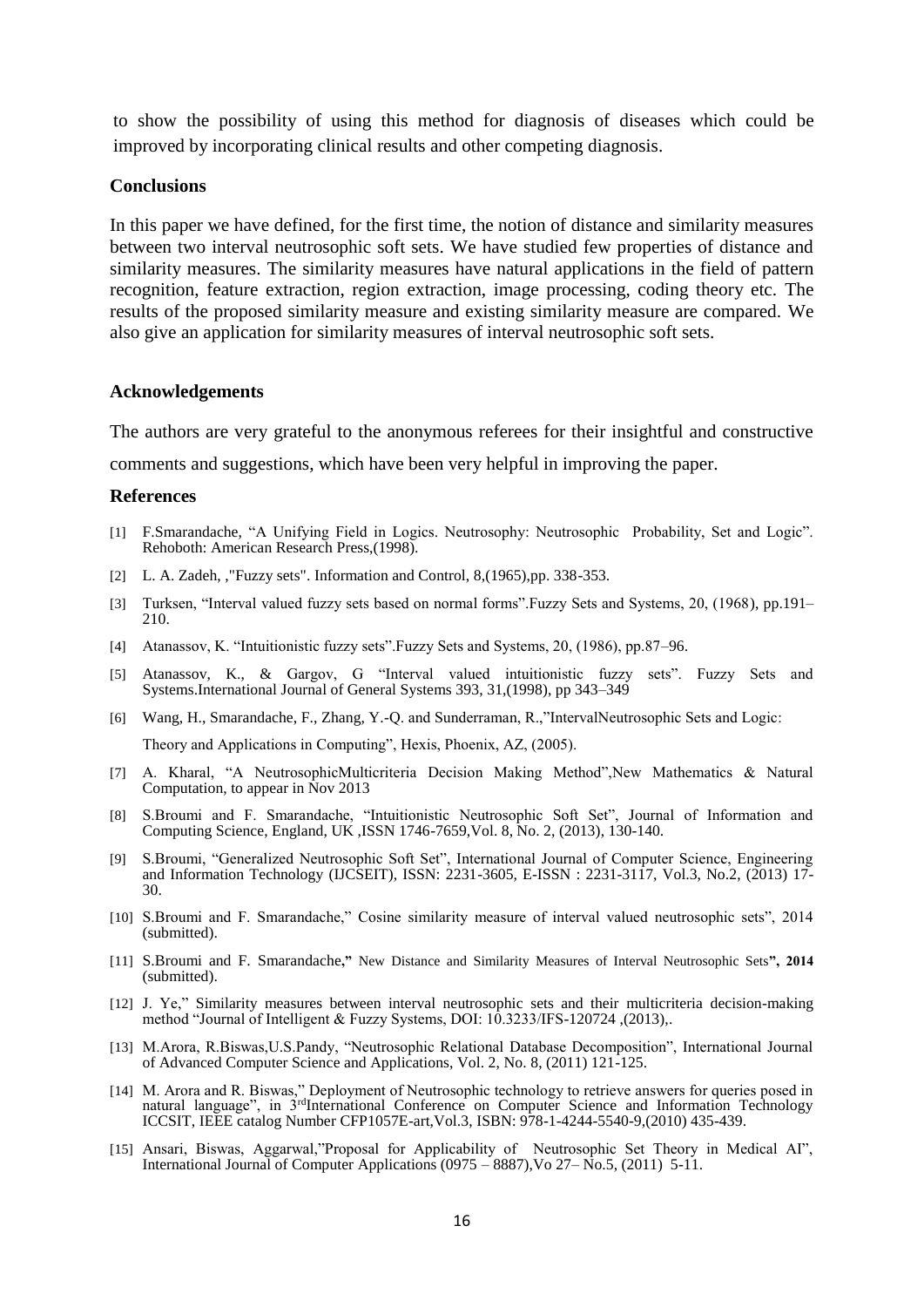- [16] F.G Lupiáñez, "On neutrosophic topology", Kybernetes, Vol. 37 Iss: 6,(2008), pp.797 800 ,Doi:10.1108/03684920810876990.
- [17] S. Aggarwal, R. Biswas,A.Q.Ansari,"Neutrosophic Modeling and Control",978-1-4244-9034-/10 IEEE,( 2010) 718-723.
- [18] H. D. Cheng,& Y Guo. "A new neutrosophic approach to image thresholding". New Mathematics and Natural Computation, 4(3), (2008) 291–308.
- [19] Y.Guo,&, H. D. Cheng "New neutrosophic approach to image segmentation".Pattern Recognition, 42, (2009) 587–595.
- [20] M.Zhang, L.Zhang, and H.D.Cheng. "A neutrosophic approach to image segmentation based on watershed method". Signal Processing 5, 90 , (2010) 1510-1517.
- [21] Wang, H., Smarandache, F., Zhang, Y. Q., Sunderraman,R,"Single valued neutrosophic",sets.Multispace and Multistructure, 4,(2010) 410–413.
- [22] S. Broumi, F. Smarandache , "Correlation Coefficient of Interval Neutrosophic set", Periodical of Applied Mechanics and Materials, Vol. 436, 2013, with the title Engineering Decisions and Scientific Research in Aerospace, Robotics, Biomechanics, Mechanical Engineering and Manufacturing; Proceedings of the International Conference ICMERA, Bucharest, October 2013.
- [23] P. Majumdar, S.K. Samant," [On similarity and entropy of neutrosophicsets"](http://iospress.metapress.com/content/8342372573j42764/),Journal of Intelligent and Fuzzy Systems,1064-1246(Print)-1875-8967(Online),(2013),DOI:10.3233/IFS-130810, IOSPress.
- [24] S.M. Chen, S. M. Yeh and P.H. Hsiao, "A comparison of similarity measure of fuzzy values" Fuzzy sets and systems, 72, 1995. 79-89.
- [25] S.M. Chen, "A new approach to handling fuzzy decision making problem" IEEE transactions on Systems, man and cybernetics, 18, 1988. , 1012-1016
- [26] Said Broumi, and FlorentinSmarandache, Several Similarity Measures of Neutrosophic Sets" ,Neutrosophic Sets and Systems,VOL1 ,2013,54-62.
- [27] P.K. Maji, Neutrosophic soft set, Computers and Mathematics with Applications, 45 (2013) 555-562.
- [28] Çağman, N. Deli, I. Means of FP-SoftSetsandits Applications, Hacettepe Journal of MathematicsandStatistics, 41 (5) (2012), 615-625.
- [29] Çağman, N. Deli, I. Product of FP-SoftSetsandits Applications, Hacettepe Journal of MathematicsandStatistics, 41 (3) (2012), 365 - 374.
- [30] Çağman, N. Similarity measures of intuitionistic fuzzy soft sets and their decision making, <http://arxiv.org/abs/1301.0456>
- [31] Deli, I.Interval-valued neutrosophic soft sets and its decision making http://arxiv.org/abs/1402.3130
- [32] Aktaş, H. and Çağman, N., Soft sets and soft groups. Information Sciences, (2007),177(1), 2726-2735.
- [33] Babitha, K. V. and Sunil, J. J., Soft set relations and functions. Computers and Mathematics with Applications, 60, (2010), 1840-1849.
- [34] Chen, D., Tsang, E.C.C., Yeung, D.S., 2003. Some notes on the parameterization reduction of soft sets. International Conference on Machine Learning and Cybernetics, 3, 1442-1445.
- [35] Chen, D., Tsang, E.C.C., Yeung, D.S. and Wang, X., The parameterization reduction of soft sets and its applications. Computers and Mathematics with Applications, 49(1), (2005), 757-763.
- [36] Çağman, N., and Enginoğlu, S., Soft set theory and uni-int decision making. European Journal of Operational Research, 207, (2010b), 848-855.
- [37] Feng, F., Jun, Y. B., Liu, X. and Li, L., An adjustable approach to fuzzy soft set based decision making. Journal of Computational and Applied Mathematics, (2010), 234, 10-20.
- [38] Feng, F., Li, Y. and Leoreanu-Fotea, V., 2010. Application of level soft sets in decision making based on interval-valued fuzzy soft sets. Computers and Mathematics with Applications, 60, 1756-1767.
- [39] Maji, P.K., Biswas, R. and Roy, A.R., Fuzzy soft sets. Journal of Fuzzy Mathematics, (2001) 9(3), 589- 602.
- [40] Majumdar, P. and Samanta, S. K., Similarity measure of soft sets. New Mathematics and Natural